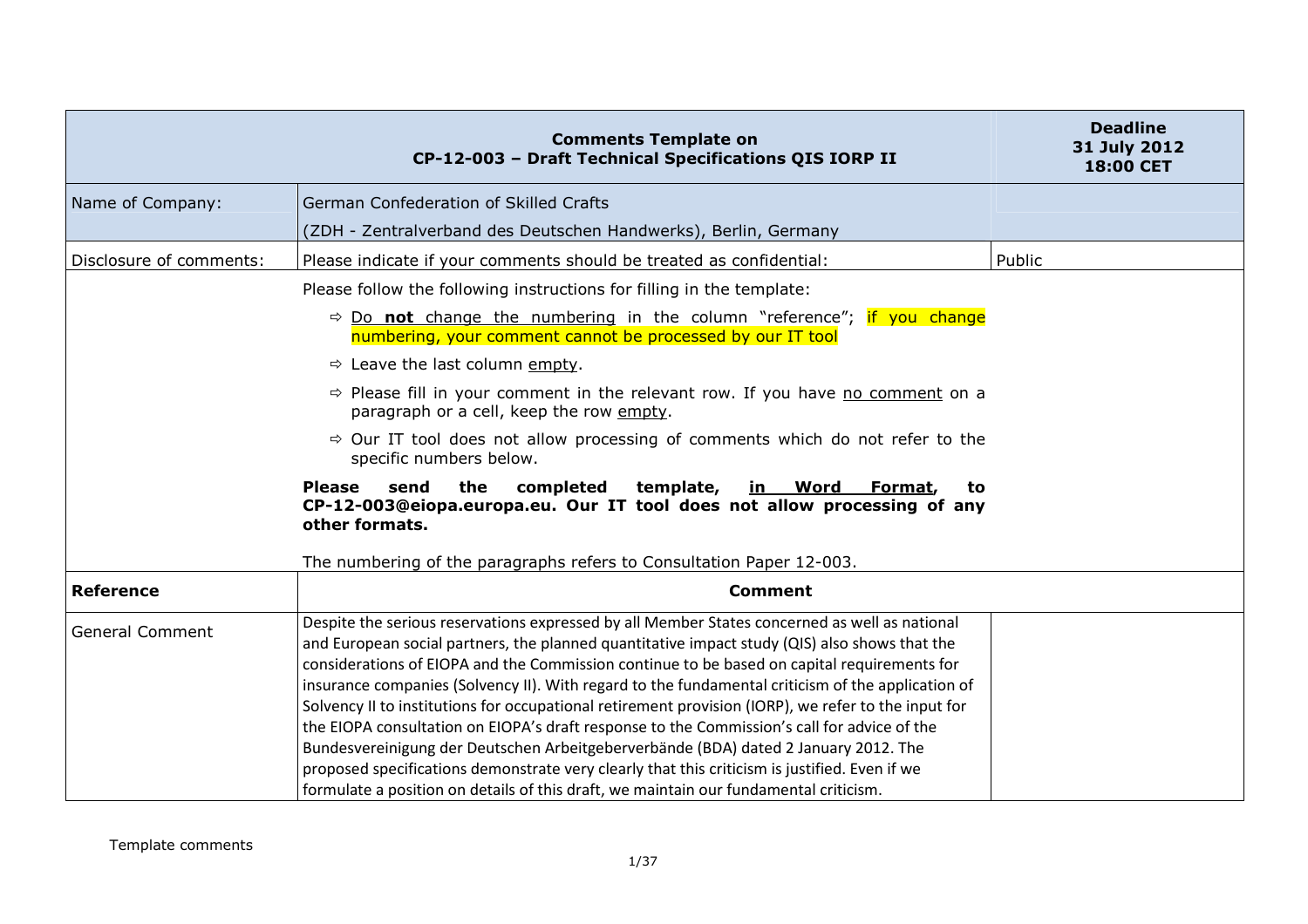| <b>Comments Template on</b><br>CP-12-003 - Draft Technical Specifications QIS IORP II                                                                                                                                                                                                                                                                                                                                                                                                                                                                                                                                                                                                                                                                                                                                                                                                               | <b>Deadline</b><br>31 July 2012<br>18:00 CET |
|-----------------------------------------------------------------------------------------------------------------------------------------------------------------------------------------------------------------------------------------------------------------------------------------------------------------------------------------------------------------------------------------------------------------------------------------------------------------------------------------------------------------------------------------------------------------------------------------------------------------------------------------------------------------------------------------------------------------------------------------------------------------------------------------------------------------------------------------------------------------------------------------------------|----------------------------------------------|
| The draft for the QIS technical specifications confirms that the considerations not only of the<br>European Commission but also of EIOPA amount to a full harmonisation of the planned<br>supervision regime for IORP. Yet a fundamental discussion on whether such full harmonisation<br>designed for insurance companies is necessary or could potentially be harmful has not even been<br>announced let alone concluded. A tailor-made European supervision regime for occupational<br>retirement provision oriented primarily on minimum standards and the principle of subsidiarity is<br>clearly more appropriate for coming to grips with the specific characteristics of occupational<br>retirement provision.                                                                                                                                                                              |                                              |
| The scale and complexity of the proposed QIS specifications demonstrate how serious the effects<br>of applying Solvency II capital requirements to IORP would be. Setting aside the possible<br>quantitative impact, IORP and the companies they serve would be burdened with considerable<br>bureaucracy. It is clear that IORP would have to hold more capital as a result of risk-based capital<br>requirements. The holistic balance sheet approach (HBS approach) proves to be poorly suited to<br>taking adequate account of the specific characteristics of occupational retirement provision and in<br>particular to preventing additional burdens.                                                                                                                                                                                                                                         |                                              |
| The proposed technical specifications are heavily inspired from the Solvency II framework for<br>insurance companies, even though the Commission had said the rules for IORPs would not be just<br>copied and pasted from Solvency II. We regret this back-tracking. The level of detail and<br>complexity of the QIS is beyond the capabilities of most sponsoring companies and their IORPs.<br>This might make sense in the insurance sector where the relevant expertise is available. This<br>appears to show a desire to borrow from insurance industry regulations and apply them to<br>occupational pensions. Accordingly the technical specifications are designed in such a way that<br>sponsoring companies will have difficulties to answer or will not be able to comment properly.<br>If that what is shimmering through this QIS concept becomes the blueprint for a new supervisory |                                              |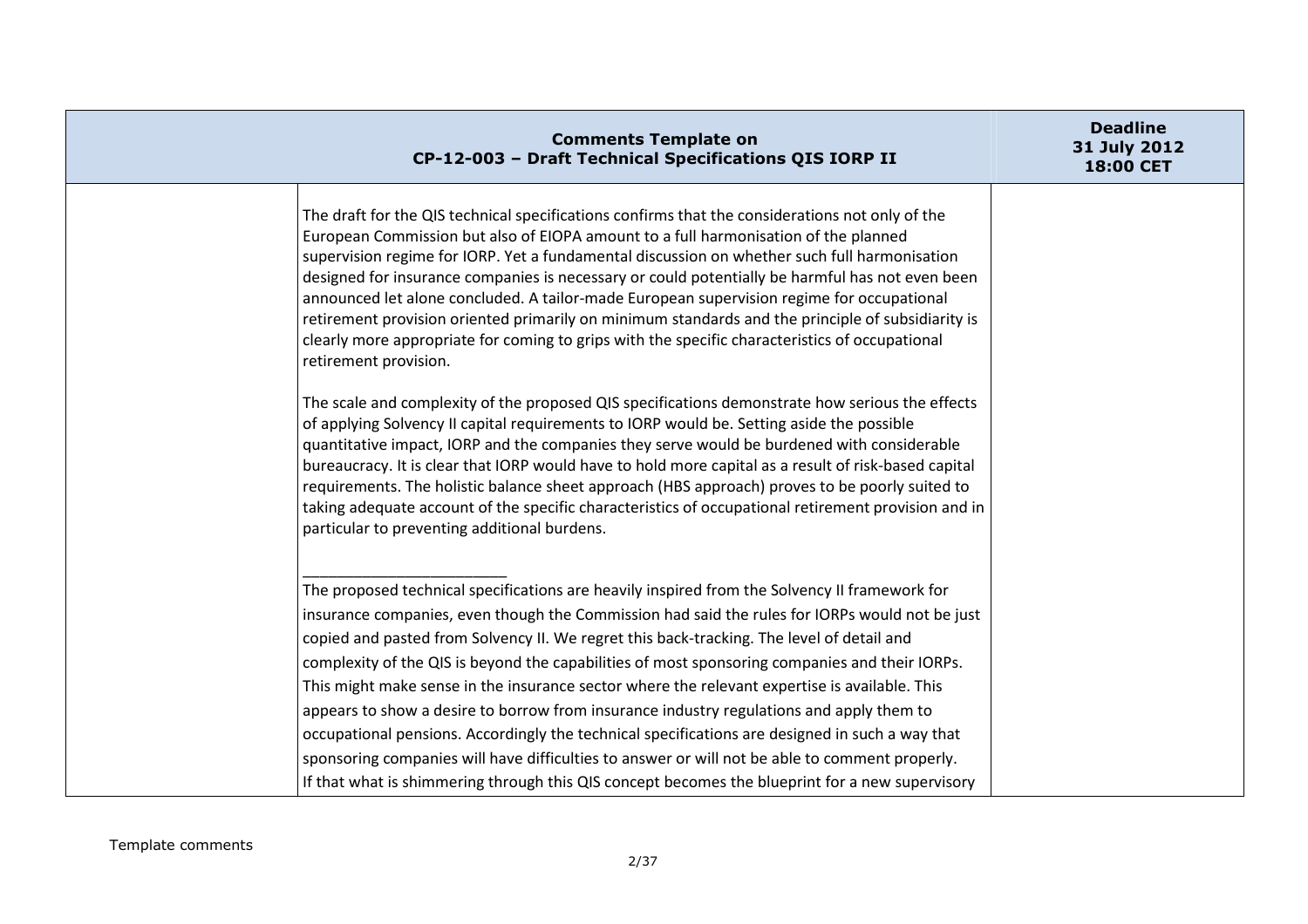| <b>Comments Template on</b><br>CP-12-003 - Draft Technical Specifications QIS IORP II                                                                                                                                                                                                                                                                                                                                                                                                                                                                                                                                                                                                                                                                                                                                                                                                                                                                                                                                                                                                                                                                                                             | <b>Deadline</b><br>31 July 2012<br>18:00 CET |
|---------------------------------------------------------------------------------------------------------------------------------------------------------------------------------------------------------------------------------------------------------------------------------------------------------------------------------------------------------------------------------------------------------------------------------------------------------------------------------------------------------------------------------------------------------------------------------------------------------------------------------------------------------------------------------------------------------------------------------------------------------------------------------------------------------------------------------------------------------------------------------------------------------------------------------------------------------------------------------------------------------------------------------------------------------------------------------------------------------------------------------------------------------------------------------------------------|----------------------------------------------|
| regime under the new IORP II Directive there is a significant risk to undermine the future                                                                                                                                                                                                                                                                                                                                                                                                                                                                                                                                                                                                                                                                                                                                                                                                                                                                                                                                                                                                                                                                                                        |                                              |
| motivation of sponsoring employers in the MS to set up and to use IORPs in future.                                                                                                                                                                                                                                                                                                                                                                                                                                                                                                                                                                                                                                                                                                                                                                                                                                                                                                                                                                                                                                                                                                                |                                              |
| The revision of the IORP Directive - and especially this consultation - is a very technical exercise. It<br>is important to realise that the technicalities are very important, but they should be subordinate<br>to the overall long term goals of the European Pension Policy. First comments of big European<br>companies who sponsor their own pension funds as HR vehicles indicate that this exercise and its<br>complexity is well beyond their capabilities. A new IORP Directive should not provide an incentive<br>to scale back second pillar pension provision or to move the pensions outside the scope of the<br>IORP Directive (moving back to first pillar pensions, shift to book reserves or individual defined<br>contribution schemes). This is undesirable, given the fact that only 40% of the European<br>employees is currently participating in a supplementary pension scheme and given the need of<br>more supplementary pensions in Europe (see also EC White Paper on Pensions). Excessive<br>supervision of the second pillar IORPs will increase the pressure on the first pillar, which is<br>according to the Commission already under stress in many countries. |                                              |
| The representativeness of the QIS is insufficient for an IORP II proposal by the EC. Furthermore, in<br>some of the eight participating Member States the QIS will not be performed by IORPs, but by<br>supervisory authorities which are using aggregate data (or it is done by actuarial firms on behalf of<br>the supervisory authority). However, it is our opinion that EIOPA and the Commission can only<br>have a good indication of the real impact when the QIS will be performed by IORPs (instead of<br>hypothetical schemes). The use of aggregated data makes the comparison between funds and<br>countries meaningless and it will be very hard for EIOPA to have an adequate overview of the<br>sensitivity to the assumptions.                                                                                                                                                                                                                                                                                                                                                                                                                                                    |                                              |
| The time-schedule is too tight. Supervisors and the pension sector have very limited experience<br>with the concept and the valuation of the holistic balance sheet. When stakeholders have more<br>time to react on the technical standards, this certainly will improve the quality of the response<br>and so the final technical standards. We do not see the added value of shortening the                                                                                                                                                                                                                                                                                                                                                                                                                                                                                                                                                                                                                                                                                                                                                                                                    |                                              |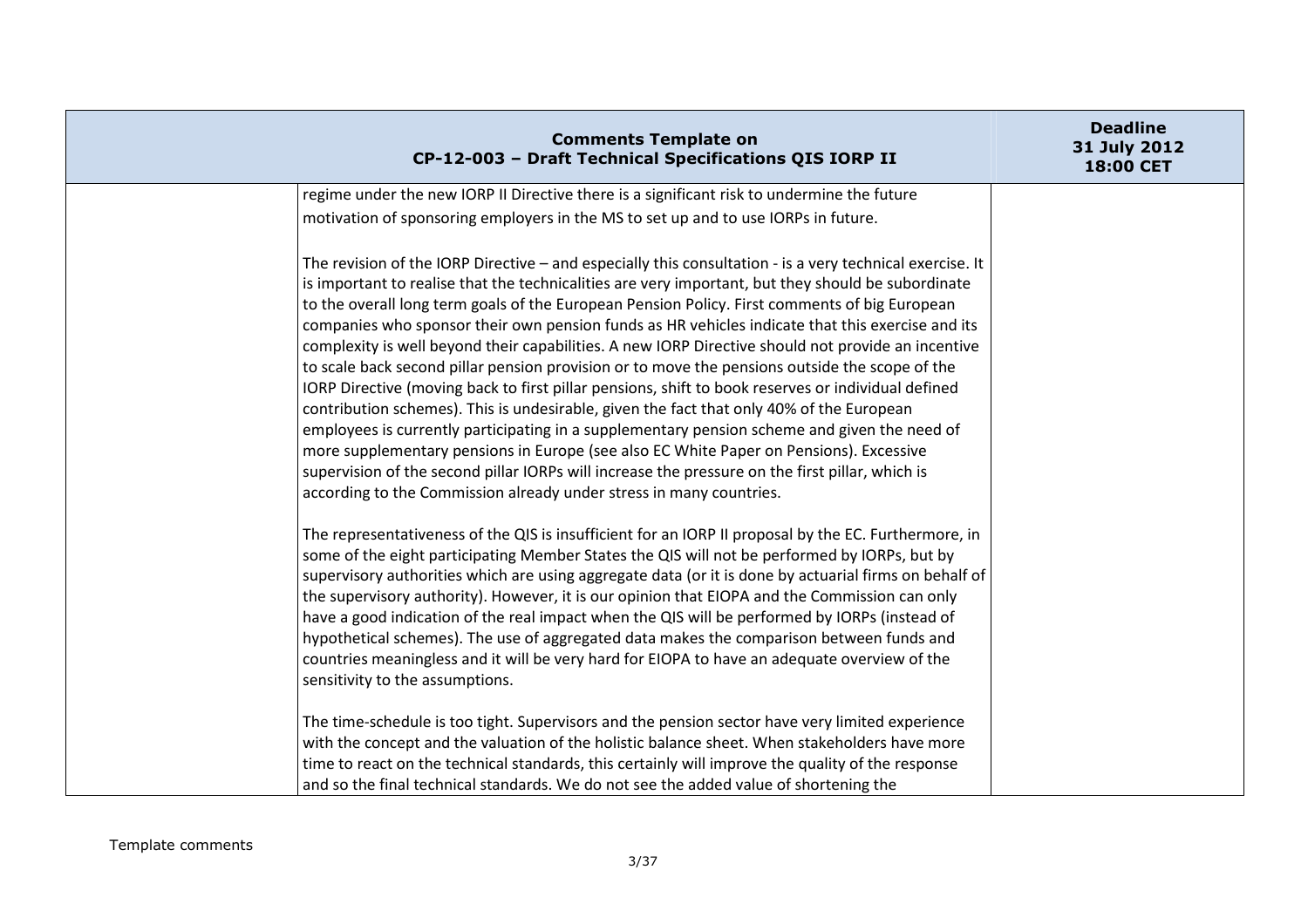|        | <b>Comments Template on</b><br>CP-12-003 - Draft Technical Specifications QIS IORP II                                                                                                                                                                                                                                                                                                                                                                                                                                                                                                                                                                 | <b>Deadline</b><br>31 July 2012<br>18:00 CET |
|--------|-------------------------------------------------------------------------------------------------------------------------------------------------------------------------------------------------------------------------------------------------------------------------------------------------------------------------------------------------------------------------------------------------------------------------------------------------------------------------------------------------------------------------------------------------------------------------------------------------------------------------------------------------------|----------------------------------------------|
|        | consultation period due to the imposition of an external timetable. The advantage of a better<br>response and so better technical standard will definitely outweigh the benefit of a faster<br>determination of the technical standards.                                                                                                                                                                                                                                                                                                                                                                                                              |                                              |
| $Q1$ . |                                                                                                                                                                                                                                                                                                                                                                                                                                                                                                                                                                                                                                                       |                                              |
| Q2.    |                                                                                                                                                                                                                                                                                                                                                                                                                                                                                                                                                                                                                                                       |                                              |
| Q3.    |                                                                                                                                                                                                                                                                                                                                                                                                                                                                                                                                                                                                                                                       |                                              |
| Q4.    |                                                                                                                                                                                                                                                                                                                                                                                                                                                                                                                                                                                                                                                       |                                              |
| Q5.    |                                                                                                                                                                                                                                                                                                                                                                                                                                                                                                                                                                                                                                                       |                                              |
| Q6.    | A risk margin is inappropriate in occupational pension systems with sponsor support and pension<br>protection scheme (PPS). In these systems the IORP is simply a delivery mechanism for the benefit<br>promise given by the employer and guaranteed by the PPS. In a going concern situation it is<br>economically inefficient (both at the company level and at the whole economy level) to fund the<br>IORP over and above the long-term value of liabilities. Moreover the cost of capital concept is not<br>relevant for IORPs as they do not raise capital in the financial markets, nor are pension liabilities<br>traded in an active market. |                                              |
|        | Furthermore, some valuation assumptions have built in risk buffers (e.g. mortality assumptions).<br>Adding an explicit risk margin would be double counting (adding an SCR would then be triple<br>counting.)                                                                                                                                                                                                                                                                                                                                                                                                                                         |                                              |
|        | Further simplifications in the valuation of sponsor support and PPS are necessary. Even the<br>proposed simplification for the valuation requires data that many companies usually do not<br>determine, e.g. the EBTDA for the next coming years.                                                                                                                                                                                                                                                                                                                                                                                                     |                                              |
|        | Focusing the valuation of sponsor support on few large employers may be feasible for schemes<br>where these sponsors are liable for a significant portion of the benefits but not for a scheme that                                                                                                                                                                                                                                                                                                                                                                                                                                                   |                                              |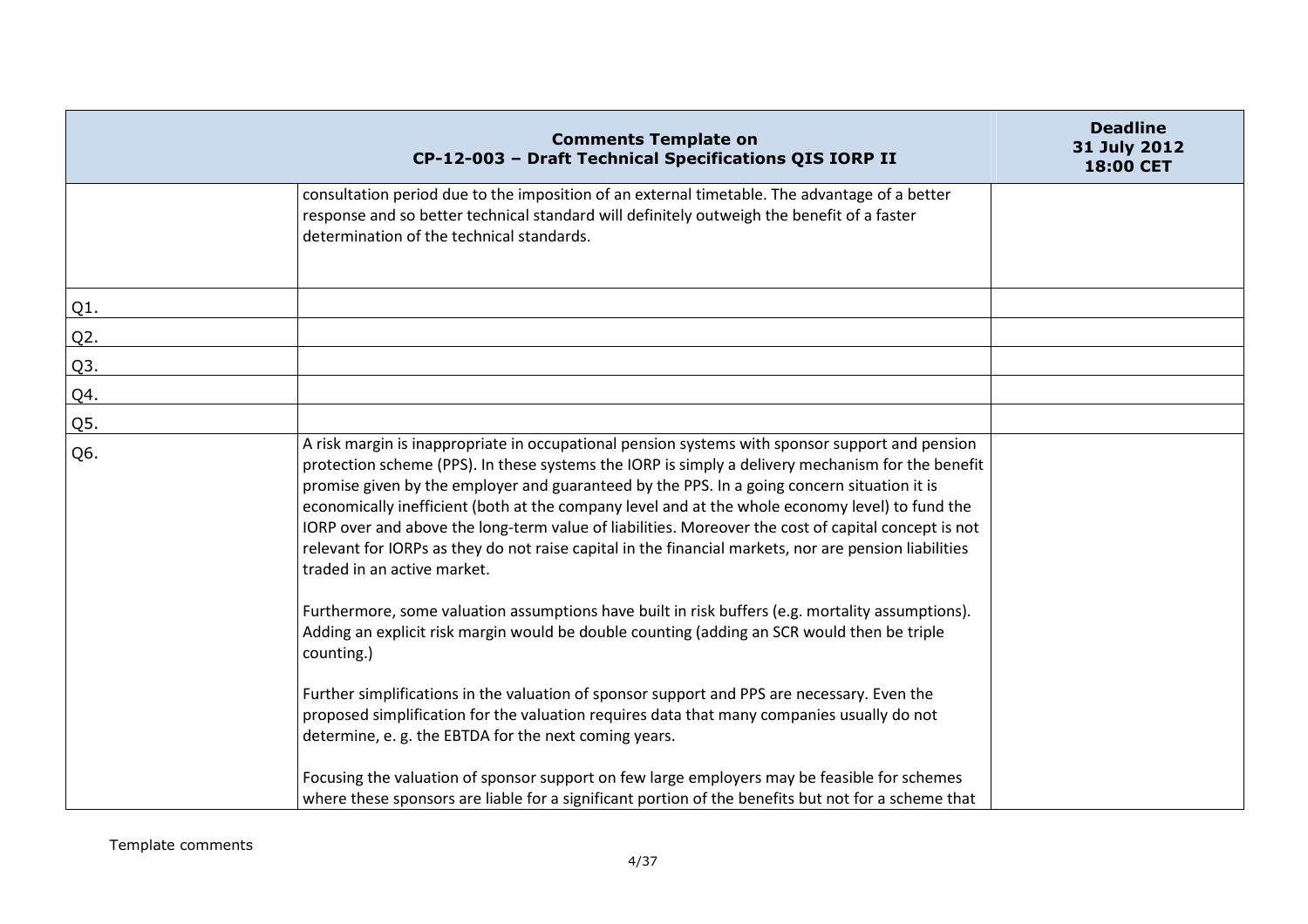|     | <b>Comments Template on</b><br>CP-12-003 - Draft Technical Specifications QIS IORP II                                                                                                                                                                                                                                                                                                                                                                                                                                                                                                                                                                                                                                                                                                                                               | <b>Deadline</b><br>31 July 2012<br>18:00 CET |
|-----|-------------------------------------------------------------------------------------------------------------------------------------------------------------------------------------------------------------------------------------------------------------------------------------------------------------------------------------------------------------------------------------------------------------------------------------------------------------------------------------------------------------------------------------------------------------------------------------------------------------------------------------------------------------------------------------------------------------------------------------------------------------------------------------------------------------------------------------|----------------------------------------------|
|     | for example has over 40,000 sponsoring employers and whose top 5 sponsors make up approx.<br>5% of the contributions to the scheme. In the latter case, the probability of default could simply<br>be set to 0, as the probability of all sponsors defaulting at the same time is effectively that.                                                                                                                                                                                                                                                                                                                                                                                                                                                                                                                                 |                                              |
|     | It is not justifiable to use commercial ratings to estimate the default risk of sponsors, nor is it<br>reasonable to assign unrated employers the highest probability of default for the following<br>reasons:                                                                                                                                                                                                                                                                                                                                                                                                                                                                                                                                                                                                                      |                                              |
|     | Some IORPs service many (unrated) small employers in a particular industry. The lack of<br>reliance on a single employer arguably reduces exposure to default risk.<br>Many IORPs are sponsored by public entities which are not rated and whose probability of<br>default is very small.<br>Some IORPs are sponsored by un-rated subsidiaries of foreign (rated) multinationals. The<br>rating of the parent, however, is irrelevant as the parent is not liable for pensions in a<br>local jurisdiction.<br>The vast majority of employers who sponsor occupational pensions are not rated. These<br>are especially to be found in the SME segment. Therefore assigning unrated employers<br>the highest probability of default would discriminate against SMEs by making their<br>occupational retirement provision more costly. |                                              |
| Q7. | We believe that IORPs will be able to take into account this trend in mortality rates. The providers<br>of mortality tables need to be reputable. Currently, not all Member States take into account<br>'future trends' in their calculations / mortality tables. Also, mortality is heavily related to the<br>national circumstances. So such issues should be left up to national working groups: to assess and<br>propose how they can best be incorporated in the future in their specific Member State.                                                                                                                                                                                                                                                                                                                        |                                              |
| Q8. |                                                                                                                                                                                                                                                                                                                                                                                                                                                                                                                                                                                                                                                                                                                                                                                                                                     |                                              |
| Q9. |                                                                                                                                                                                                                                                                                                                                                                                                                                                                                                                                                                                                                                                                                                                                                                                                                                     |                                              |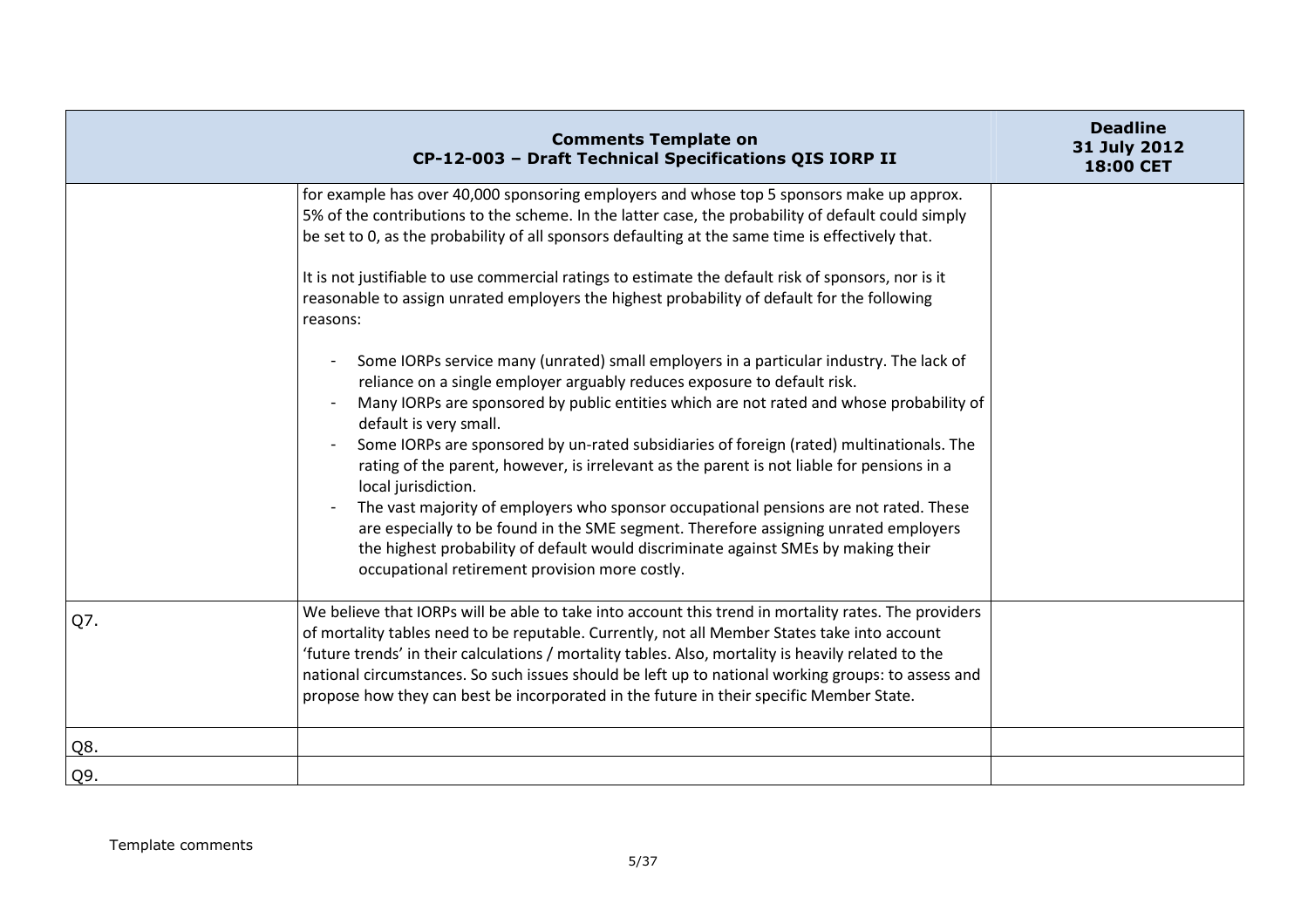|      | <b>Comments Template on</b><br>CP-12-003 - Draft Technical Specifications QIS IORP II                                                                                                                                                                                                                                                                                                                                                                                                                                                                                                                                                                                                                                 | <b>Deadline</b><br>31 July 2012<br>18:00 CET |
|------|-----------------------------------------------------------------------------------------------------------------------------------------------------------------------------------------------------------------------------------------------------------------------------------------------------------------------------------------------------------------------------------------------------------------------------------------------------------------------------------------------------------------------------------------------------------------------------------------------------------------------------------------------------------------------------------------------------------------------|----------------------------------------------|
| Q10. | First of all, this question highlights the differences in the relationship between sponsors between<br>the different Member States. This implies that these technical specifications could be possible in<br>one Member State, but not in the other.                                                                                                                                                                                                                                                                                                                                                                                                                                                                  |                                              |
|      | We have some serious concerns with the principles for the valuation of sponsor (employer)<br>support:<br>The proposed method for the valuation of sponsor support is too complicated and thus too<br>expensive.<br>Employing sophisticated modelling techniques that forecast the sponsor's financial capacity<br>depend on mean (Central Limit Theorem) forward assumptions behaviour;<br>In reality the outcome will mostly be bifurcated, i.e. the sponsor can either cover or not cover<br>the deficit.<br>We believe that it will not be possible to find one single method that can assess sponsor support<br>in a both reliable and simple way for all IORPs in the EU. Therefore, if the HBS-approach will be |                                              |
|      | realized, it should be left to the MS to implement an adequate method. EIOPA should confine<br>itself to supervising that those methods are implemented.<br>Possible methods of assessing the sponsor support could e. g. be based on the present value of<br>the deficit and the capability of the sponsor to cover the deficit today - through the issuance of a<br>bond. If the sponsor is a public and listed company with credit default swaps: The pension fund<br>liability and the ability to fund the liability will manifest itself in the pricing of the sponsor/issuer's                                                                                                                                  |                                              |
|      | CDS. Especially for SMEs, it might be sufficient to consider the equity ratio.<br>Furthermore, it is unclear how multiple sponsors for industry-wide pension schemes and the<br>value of the sponsor in public sector pension schemes have to be valued. It would not be<br>aprropriate just to add the capital required for the different sponsor companies without regarding<br>the risk balance ensured by the community of sponsors.<br>Pension Protection Schemes (PPS)should be definitely incorporated into the holistic balance sheet                                                                                                                                                                         |                                              |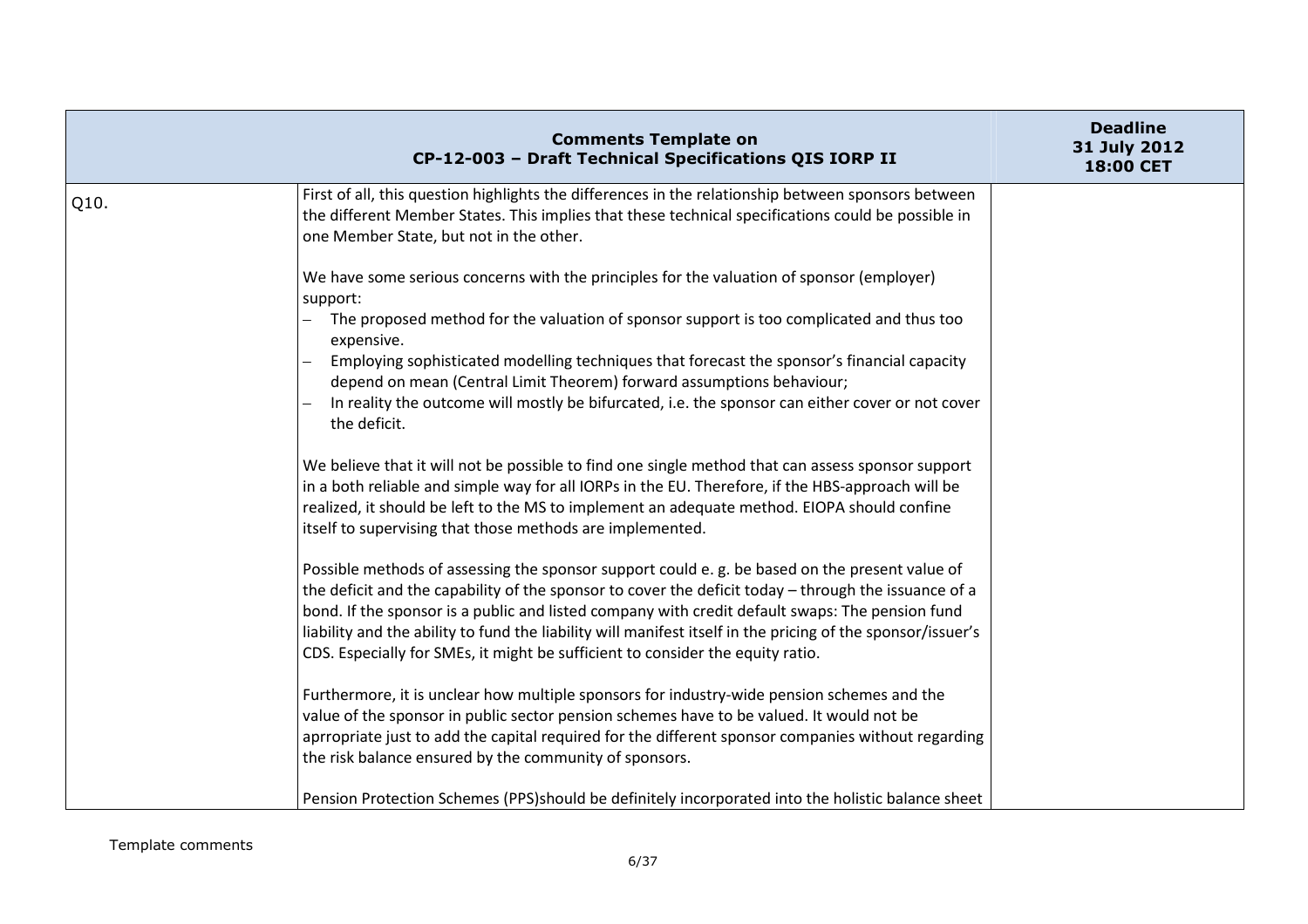|      | <b>Comments Template on</b><br>CP-12-003 - Draft Technical Specifications QIS IORP II                                                                                                                                                                                                                                                                                                                                                                                                                                                                                                                                                                                      | <b>Deadline</b><br>31 July 2012<br>18:00 CET |
|------|----------------------------------------------------------------------------------------------------------------------------------------------------------------------------------------------------------------------------------------------------------------------------------------------------------------------------------------------------------------------------------------------------------------------------------------------------------------------------------------------------------------------------------------------------------------------------------------------------------------------------------------------------------------------------|----------------------------------------------|
|      | as an asset (HBS 6.60). We also strongly endorse the notion of HBS 6.71: if the PPS covers 100% of<br>the benefits and is sufficiently strong, its value should close the funding gap - without any further<br>calculations being necessary.                                                                                                                                                                                                                                                                                                                                                                                                                               |                                              |
|      | Alternatives for the proposed valuation and the holistic balance sheet are ALM studies (Asset<br>Liability Management), scenario analysis and/or stress testing. This is simpler than the holistic<br>balance sheet, because probability weighted mark-to-market valuation requires ALM scenarios<br>including discount factors (like risk neutral valuation or deflators). These kinds of alternatives<br>should be studied before a new IORP Directive will be proposed. Also, additional fundamental<br>studies are needed how sponsor (employer) support and PPS, being SSL issues at their core and<br>offering high level protection, affect supervisory structures. |                                              |
| Q11. |                                                                                                                                                                                                                                                                                                                                                                                                                                                                                                                                                                                                                                                                            |                                              |
| Q12. |                                                                                                                                                                                                                                                                                                                                                                                                                                                                                                                                                                                                                                                                            |                                              |
| Q13. |                                                                                                                                                                                                                                                                                                                                                                                                                                                                                                                                                                                                                                                                            |                                              |
| Q14. |                                                                                                                                                                                                                                                                                                                                                                                                                                                                                                                                                                                                                                                                            |                                              |
| Q15. |                                                                                                                                                                                                                                                                                                                                                                                                                                                                                                                                                                                                                                                                            |                                              |
| Q16. |                                                                                                                                                                                                                                                                                                                                                                                                                                                                                                                                                                                                                                                                            |                                              |
| Q17. |                                                                                                                                                                                                                                                                                                                                                                                                                                                                                                                                                                                                                                                                            |                                              |
| Q18. |                                                                                                                                                                                                                                                                                                                                                                                                                                                                                                                                                                                                                                                                            |                                              |
| Q19. |                                                                                                                                                                                                                                                                                                                                                                                                                                                                                                                                                                                                                                                                            |                                              |
| Q20. |                                                                                                                                                                                                                                                                                                                                                                                                                                                                                                                                                                                                                                                                            |                                              |
| Q21. |                                                                                                                                                                                                                                                                                                                                                                                                                                                                                                                                                                                                                                                                            |                                              |
| Q22. |                                                                                                                                                                                                                                                                                                                                                                                                                                                                                                                                                                                                                                                                            |                                              |
| Q23. |                                                                                                                                                                                                                                                                                                                                                                                                                                                                                                                                                                                                                                                                            |                                              |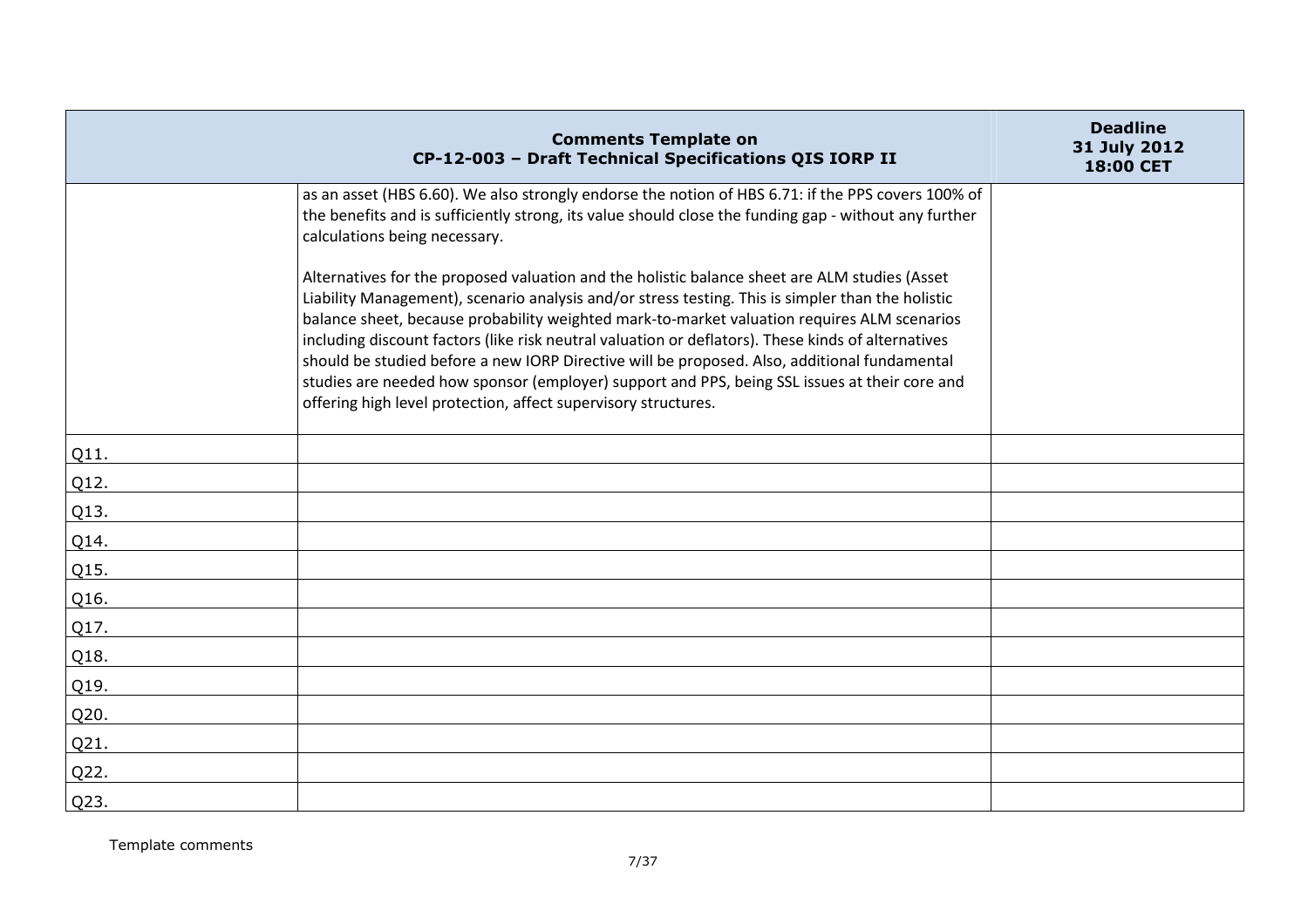|        | <b>Comments Template on</b><br>CP-12-003 - Draft Technical Specifications QIS IORP II | <b>Deadline</b><br>31 July 2012<br>18:00 CET |
|--------|---------------------------------------------------------------------------------------|----------------------------------------------|
| 1.1.1. |                                                                                       |                                              |
| I.1.2. |                                                                                       |                                              |
| I.1.3. |                                                                                       |                                              |
| I.1.4. |                                                                                       |                                              |
| I.1.5. |                                                                                       |                                              |
| 1.2.1. |                                                                                       |                                              |
| I.2.2. |                                                                                       |                                              |
| I.2.3. |                                                                                       |                                              |
| I.2.4. |                                                                                       |                                              |
| I.2.5. |                                                                                       |                                              |
| I.2.6. |                                                                                       |                                              |
| I.3.1. |                                                                                       |                                              |
| I.3.2. |                                                                                       |                                              |
| I.4.1. |                                                                                       |                                              |
| I.4.2. |                                                                                       |                                              |
| I.4.3. |                                                                                       |                                              |
| I.4.4. |                                                                                       |                                              |
| I.4.5. |                                                                                       |                                              |
| I.4.6. |                                                                                       |                                              |
| I.4.7. |                                                                                       |                                              |
| I.4.8. |                                                                                       |                                              |
| I.4.9. |                                                                                       |                                              |

Template comments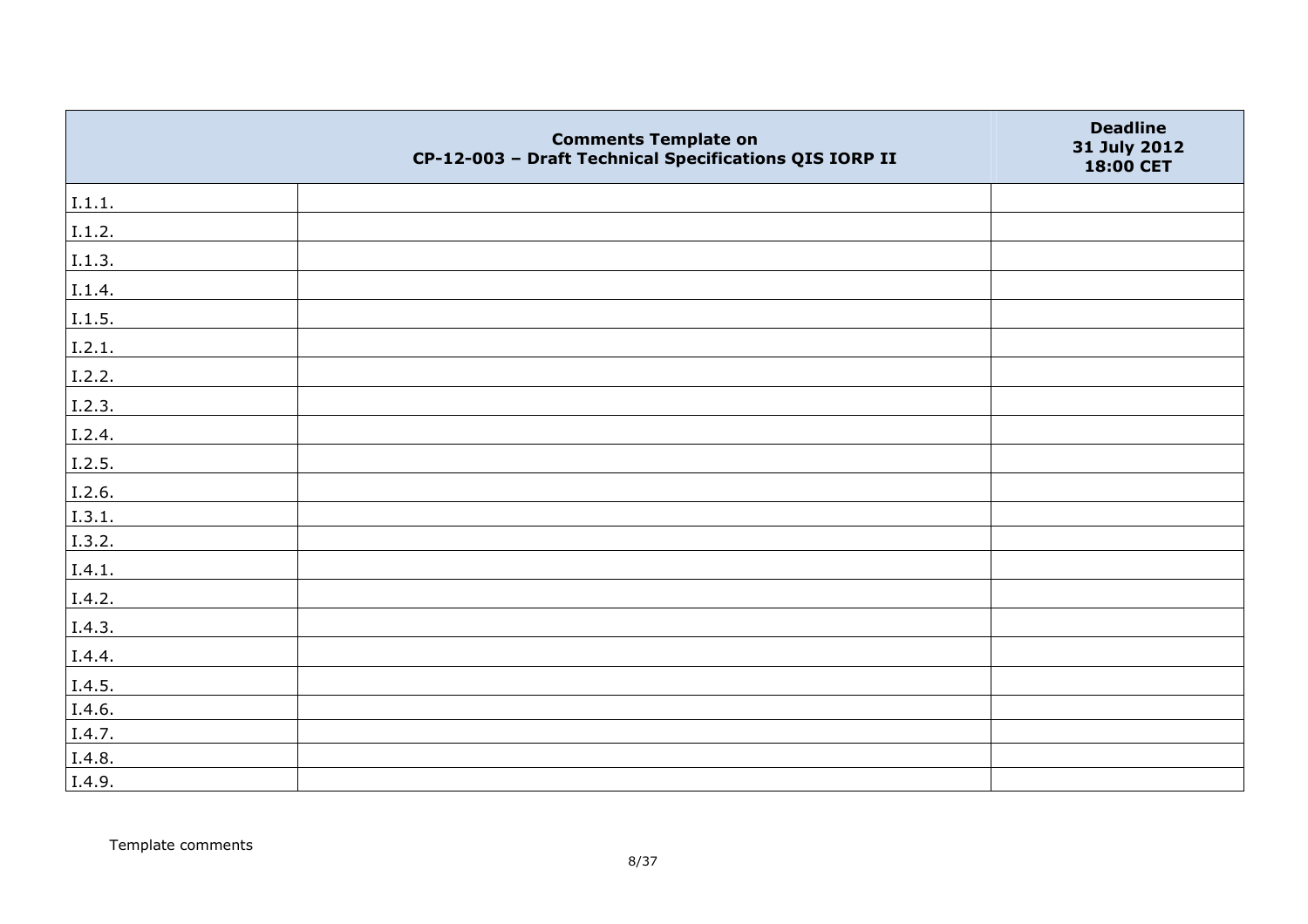|         | <b>Comments Template on</b><br>CP-12-003 - Draft Technical Specifications QIS IORP II | <b>Deadline</b><br>31 July 2012<br>18:00 CET |
|---------|---------------------------------------------------------------------------------------|----------------------------------------------|
| I.4.10. |                                                                                       |                                              |
| I.4.11. |                                                                                       |                                              |
| I.4.12. |                                                                                       |                                              |
| I.4.13. |                                                                                       |                                              |
| I.4.14. |                                                                                       |                                              |
| I.4.15. |                                                                                       |                                              |
| I.4.16. |                                                                                       |                                              |
| I.4.17. |                                                                                       |                                              |
| I.4.18. |                                                                                       |                                              |
| I.4.19. |                                                                                       |                                              |
| I.4.20. |                                                                                       |                                              |
| I.4.21. |                                                                                       |                                              |
| I.4.22. |                                                                                       |                                              |
| I.5.1.  |                                                                                       |                                              |
| I.5.2.  |                                                                                       |                                              |
| I.5.3.  |                                                                                       |                                              |
| I.5.4.  |                                                                                       |                                              |
| I.5.5.  |                                                                                       |                                              |
| I.5.6.  |                                                                                       |                                              |
| I.5.7.  |                                                                                       |                                              |
| I.5.8.  |                                                                                       |                                              |
| I.6.1.  |                                                                                       |                                              |
| I.6.2.  |                                                                                       |                                              |
| I.6.3.  |                                                                                       |                                              |

Template comments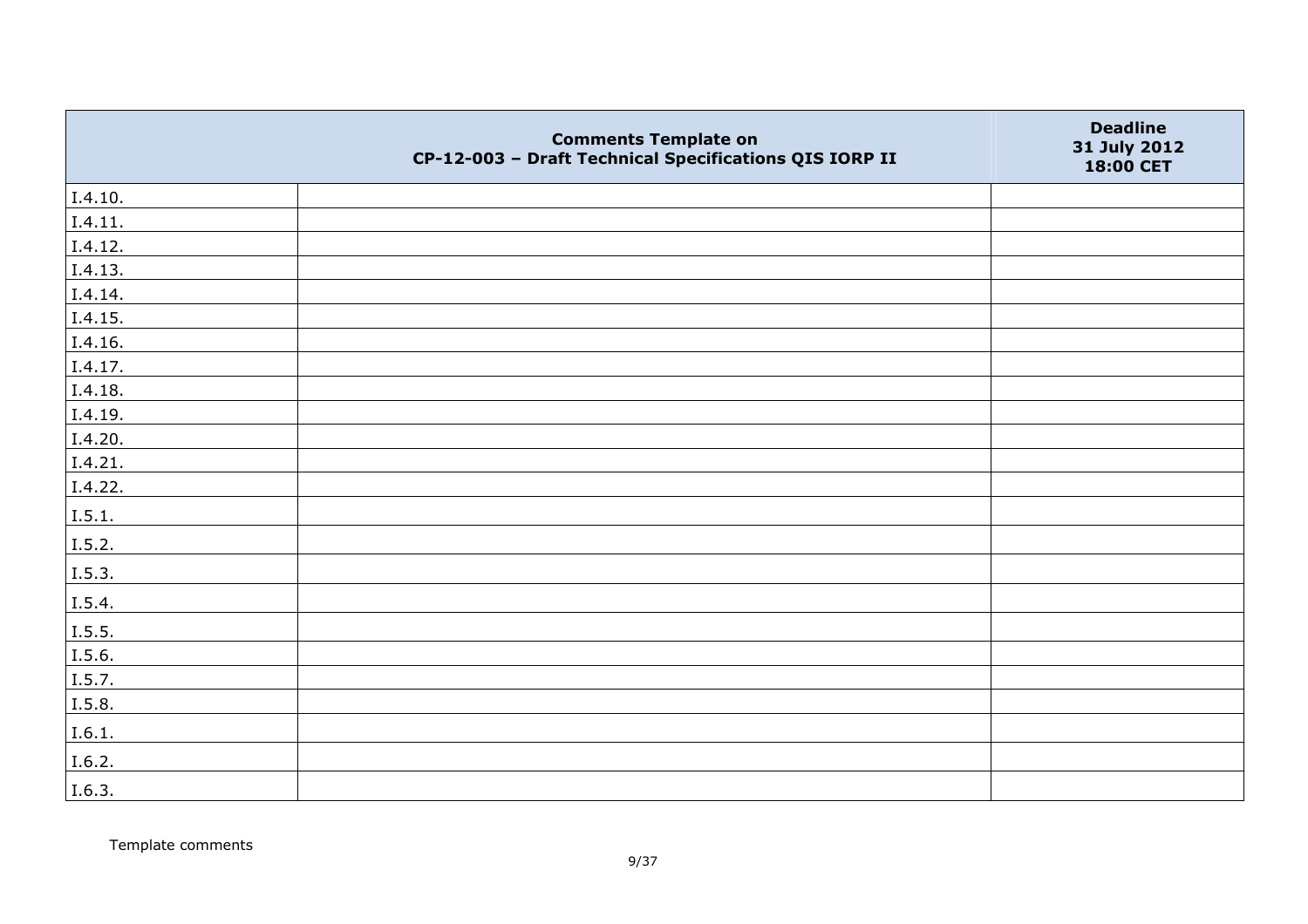|          | <b>Comments Template on</b><br>CP-12-003 - Draft Technical Specifications QIS IORP II | <b>Deadline</b><br>31 July 2012<br>18:00 CET |
|----------|---------------------------------------------------------------------------------------|----------------------------------------------|
| I.7.1.   |                                                                                       |                                              |
| I.7.2.   |                                                                                       |                                              |
| I.7.3.   |                                                                                       |                                              |
| I.7.4.   |                                                                                       |                                              |
| I.7.5.   |                                                                                       |                                              |
| I.8.1.   |                                                                                       |                                              |
| I.8.2.   |                                                                                       |                                              |
| I.8.3.   |                                                                                       |                                              |
| I.8.4.   |                                                                                       |                                              |
| I.8.5.   |                                                                                       |                                              |
| I.8.6.   |                                                                                       |                                              |
| I.9.1.   |                                                                                       |                                              |
| I.9.2.   |                                                                                       |                                              |
| I.9.3.   |                                                                                       |                                              |
| I.10.1.  |                                                                                       |                                              |
| I.10.2.  |                                                                                       |                                              |
| I.10.3.  |                                                                                       |                                              |
| I.10.4   |                                                                                       |                                              |
| I.11.1   |                                                                                       |                                              |
| HBS.1.1. |                                                                                       |                                              |
| HBS.2.1. |                                                                                       |                                              |
| HBS.2.2. |                                                                                       |                                              |

Template comments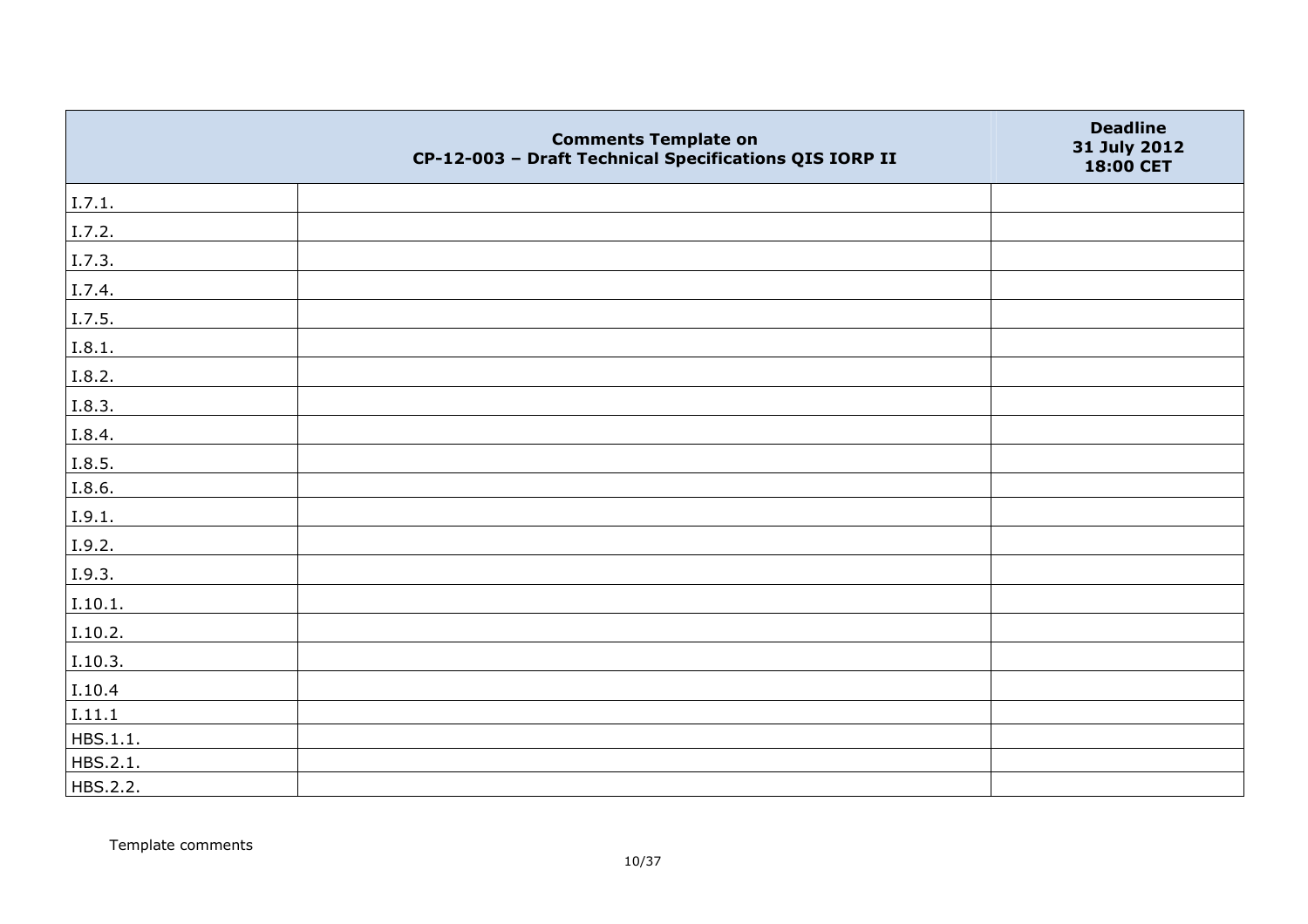|           | <b>Comments Template on</b><br>CP-12-003 - Draft Technical Specifications QIS IORP II | <b>Deadline</b><br>31 July 2012<br>18:00 CET |
|-----------|---------------------------------------------------------------------------------------|----------------------------------------------|
| HBS.2.3.  |                                                                                       |                                              |
| HBS.2.4.  |                                                                                       |                                              |
| HBS.2.5.  |                                                                                       |                                              |
| HBS.2.6.  |                                                                                       |                                              |
| HBS.2.7.  |                                                                                       |                                              |
| HBS.2.8.  |                                                                                       |                                              |
| HBS.3.1.  |                                                                                       |                                              |
| HBS.3.2.  |                                                                                       |                                              |
| HBS.3.3.  |                                                                                       |                                              |
| HBS.3.4.  |                                                                                       |                                              |
| HBS.3.5.  |                                                                                       |                                              |
| HBS.3.6.  |                                                                                       |                                              |
| HBS.3.7.  |                                                                                       |                                              |
| HBS.3.8.  |                                                                                       |                                              |
| HBS.3.9.  |                                                                                       |                                              |
| HBS.3.10. |                                                                                       |                                              |
| HBS.3.11. |                                                                                       |                                              |
| HBS.3.12. |                                                                                       |                                              |
| HBS.3.13. |                                                                                       |                                              |
| HBS.3.14. |                                                                                       |                                              |
| HBS.3.15. |                                                                                       |                                              |
| HBS.3.16. |                                                                                       |                                              |
| HBS.3.17. |                                                                                       |                                              |
| HBS.3.18. |                                                                                       |                                              |
| HBS.3.19. |                                                                                       |                                              |
| HBS.3.20. |                                                                                       |                                              |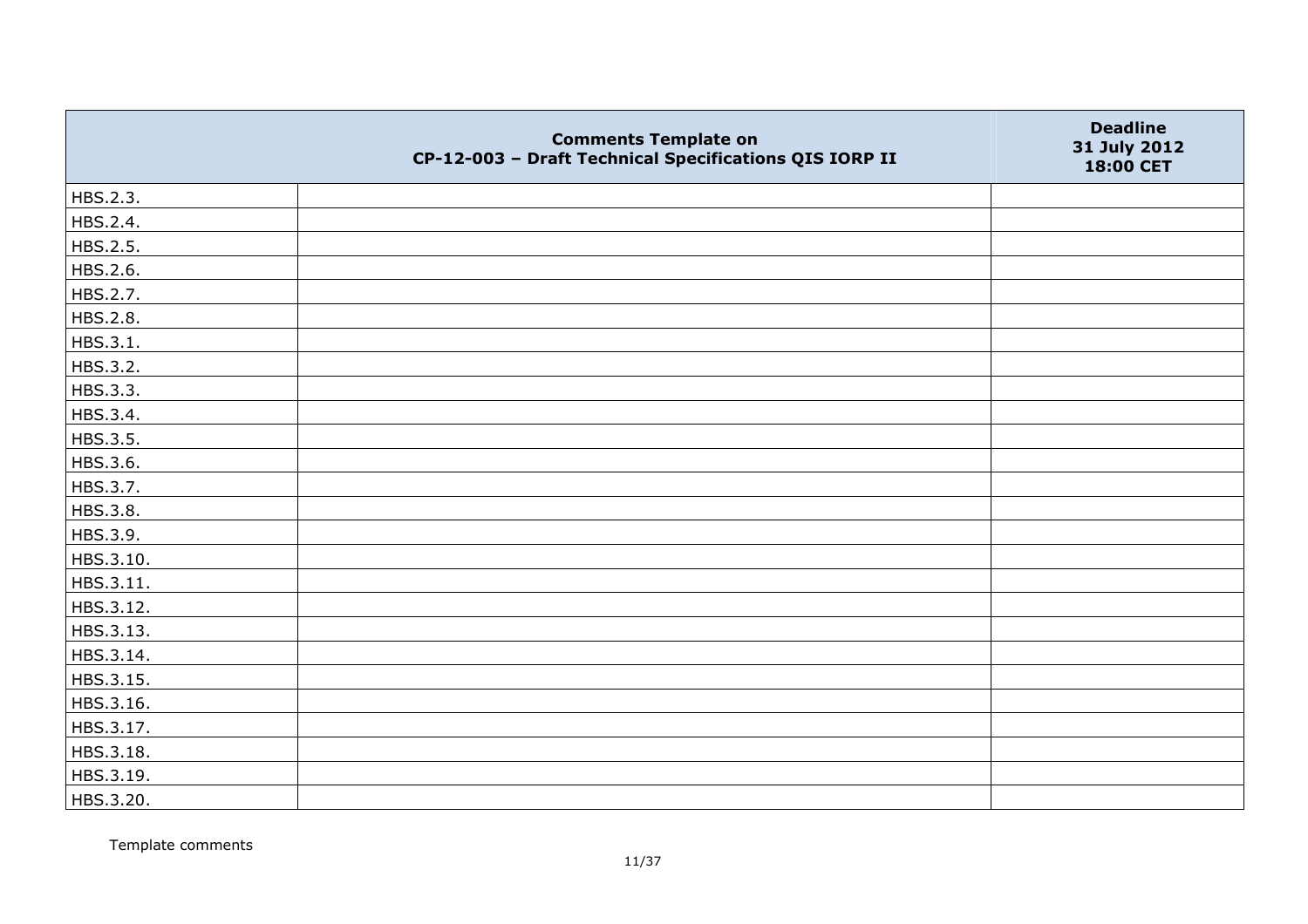|           | <b>Comments Template on</b><br>CP-12-003 - Draft Technical Specifications QIS IORP II | <b>Deadline</b><br>31 July 2012<br>18:00 CET |
|-----------|---------------------------------------------------------------------------------------|----------------------------------------------|
| HBS.3.21. |                                                                                       |                                              |
| HBS.3.22. |                                                                                       |                                              |
| HBS.3.23. |                                                                                       |                                              |
| HBS.3.24. |                                                                                       |                                              |
| HBS.3.25. |                                                                                       |                                              |
| HBS.3.26. |                                                                                       |                                              |
| HBS.3.27. |                                                                                       |                                              |
| HBS.3.28. |                                                                                       |                                              |
| HBS.3.29. |                                                                                       |                                              |
| HBS.4.1.  |                                                                                       |                                              |
| HBS.4.2.  |                                                                                       |                                              |
| HBS.4.3.  |                                                                                       |                                              |
| HBS.4.4.  |                                                                                       |                                              |
| HBS.4.5.  |                                                                                       |                                              |
| HBS.4.6.  |                                                                                       |                                              |
| HBS.4.7.  |                                                                                       |                                              |
| HBS.4.8.  |                                                                                       |                                              |
| HBS.4.9.  |                                                                                       |                                              |
| HBS.4.10. |                                                                                       |                                              |
| HBS.4.11. |                                                                                       |                                              |
| HBS.4.12. |                                                                                       |                                              |
| HBS.4.13. |                                                                                       |                                              |
| HBS.4.14. |                                                                                       |                                              |
| HBS.4.15. |                                                                                       |                                              |
| HBS.4.16. |                                                                                       |                                              |
| HBS.4.17. |                                                                                       |                                              |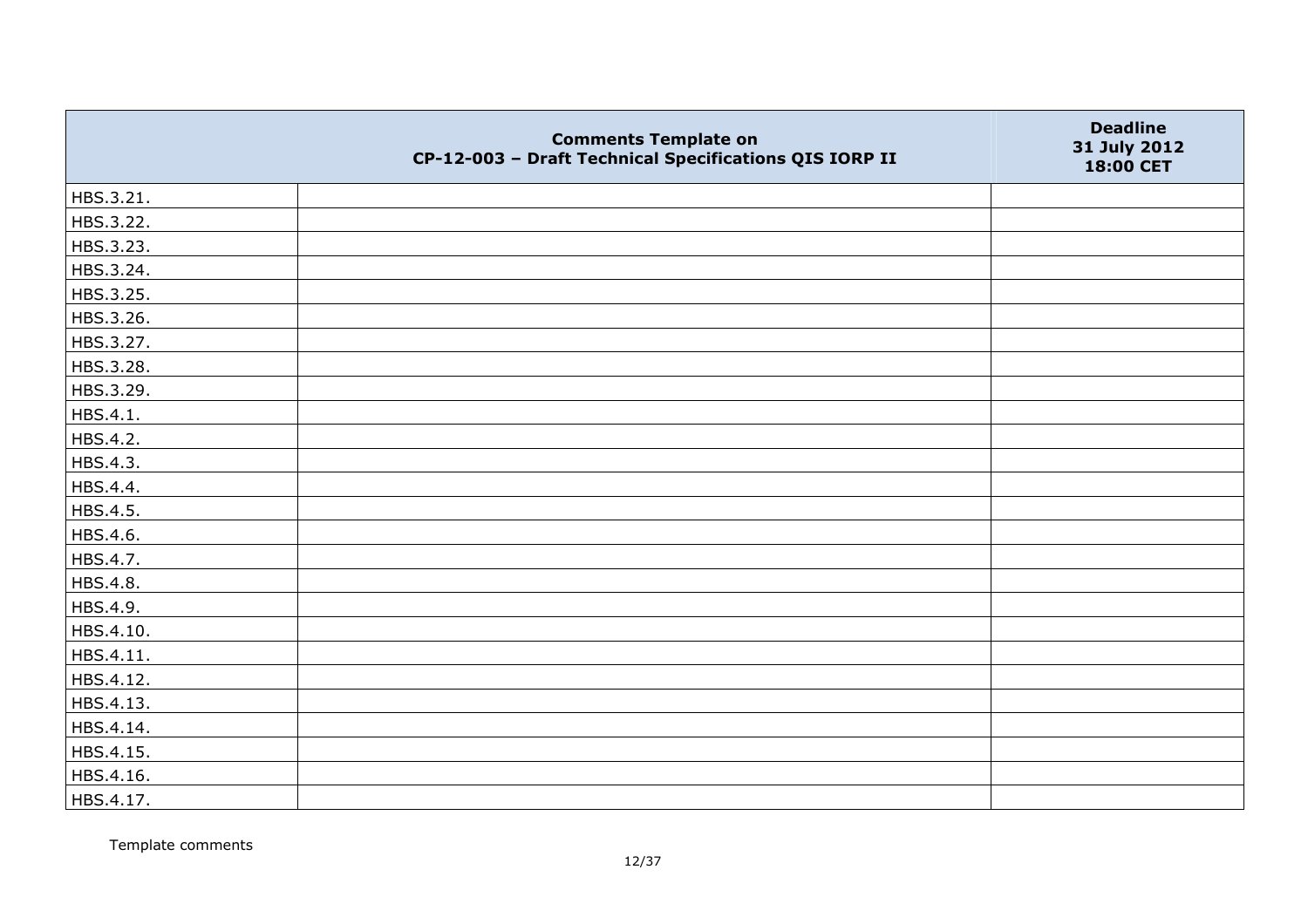|           | <b>Comments Template on</b><br>CP-12-003 - Draft Technical Specifications QIS IORP II | <b>Deadline</b><br>31 July 2012<br>18:00 CET |
|-----------|---------------------------------------------------------------------------------------|----------------------------------------------|
| HBS.4.18. |                                                                                       |                                              |
| HBS.4.19. |                                                                                       |                                              |
| HBS.4.20. |                                                                                       |                                              |
| HBS.4.21. |                                                                                       |                                              |
| HBS.4.22. |                                                                                       |                                              |
| HBS.4.23. |                                                                                       |                                              |
| HBS.4.24. |                                                                                       |                                              |
| HBS.4.25. |                                                                                       |                                              |
| HBS.4.26. |                                                                                       |                                              |
| HBS.4.27. |                                                                                       |                                              |
| HBS.4.28. |                                                                                       |                                              |
| HBS.4.29. |                                                                                       |                                              |
| HBS.4.30. |                                                                                       |                                              |
| HBS.4.31. |                                                                                       |                                              |
| HBS.4.32. |                                                                                       |                                              |
| HBS.4.33. |                                                                                       |                                              |
| HBS.4.34. |                                                                                       |                                              |
| HBS.4.35. |                                                                                       |                                              |
| HBS.4.36. |                                                                                       |                                              |
| HBS.4.37. |                                                                                       |                                              |
| HBS.4.38. |                                                                                       |                                              |
| HBS.4.39. |                                                                                       |                                              |
| HBS.4.40. |                                                                                       |                                              |
| HBS.4.41. |                                                                                       |                                              |
| HBS.4.42. |                                                                                       |                                              |
| HBS.4.43. |                                                                                       |                                              |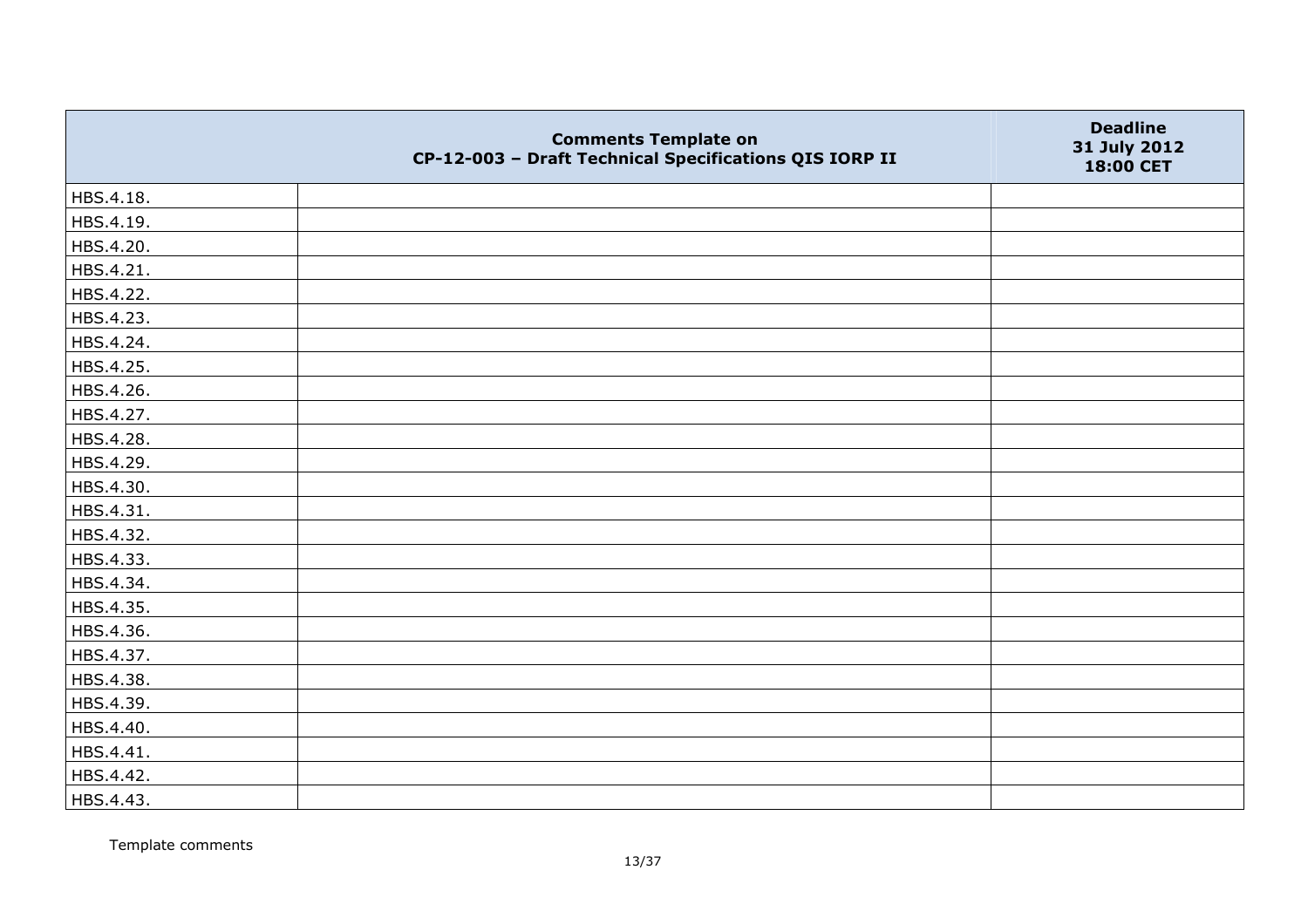|           | <b>Comments Template on</b><br>CP-12-003 - Draft Technical Specifications QIS IORP II | <b>Deadline</b><br>31 July 2012<br>18:00 CET |
|-----------|---------------------------------------------------------------------------------------|----------------------------------------------|
| HBS.4.44. |                                                                                       |                                              |
| HBS.4.45. |                                                                                       |                                              |
| HBS.4.46. |                                                                                       |                                              |
| HBS.4.47. |                                                                                       |                                              |
| HBS.4.48. |                                                                                       |                                              |
| HBS.4.49. |                                                                                       |                                              |
| HBS.4.50. |                                                                                       |                                              |
| HBS.4.51. |                                                                                       |                                              |
| HBS.4.52. |                                                                                       |                                              |
| HBS.4.53. |                                                                                       |                                              |
| HBS.4.54. |                                                                                       |                                              |
| HBS.4.55. |                                                                                       |                                              |
| HBS.4.56. |                                                                                       |                                              |
| HBS.4.57. |                                                                                       |                                              |
| HBS.4.58. |                                                                                       |                                              |
| HBS.4.59. |                                                                                       |                                              |
| HBS.4.60. |                                                                                       |                                              |
| HBS.4.61. |                                                                                       |                                              |
| HBS.5.1.  |                                                                                       |                                              |
| HBS.5.2.  |                                                                                       |                                              |
| HBS.5.3.  |                                                                                       |                                              |
| HBS.5.4.  |                                                                                       |                                              |
| HBS.5.5.  |                                                                                       |                                              |
| HBS.6.1.  |                                                                                       |                                              |
| HBS.6.2.  |                                                                                       |                                              |
| HBS.6.3.  |                                                                                       |                                              |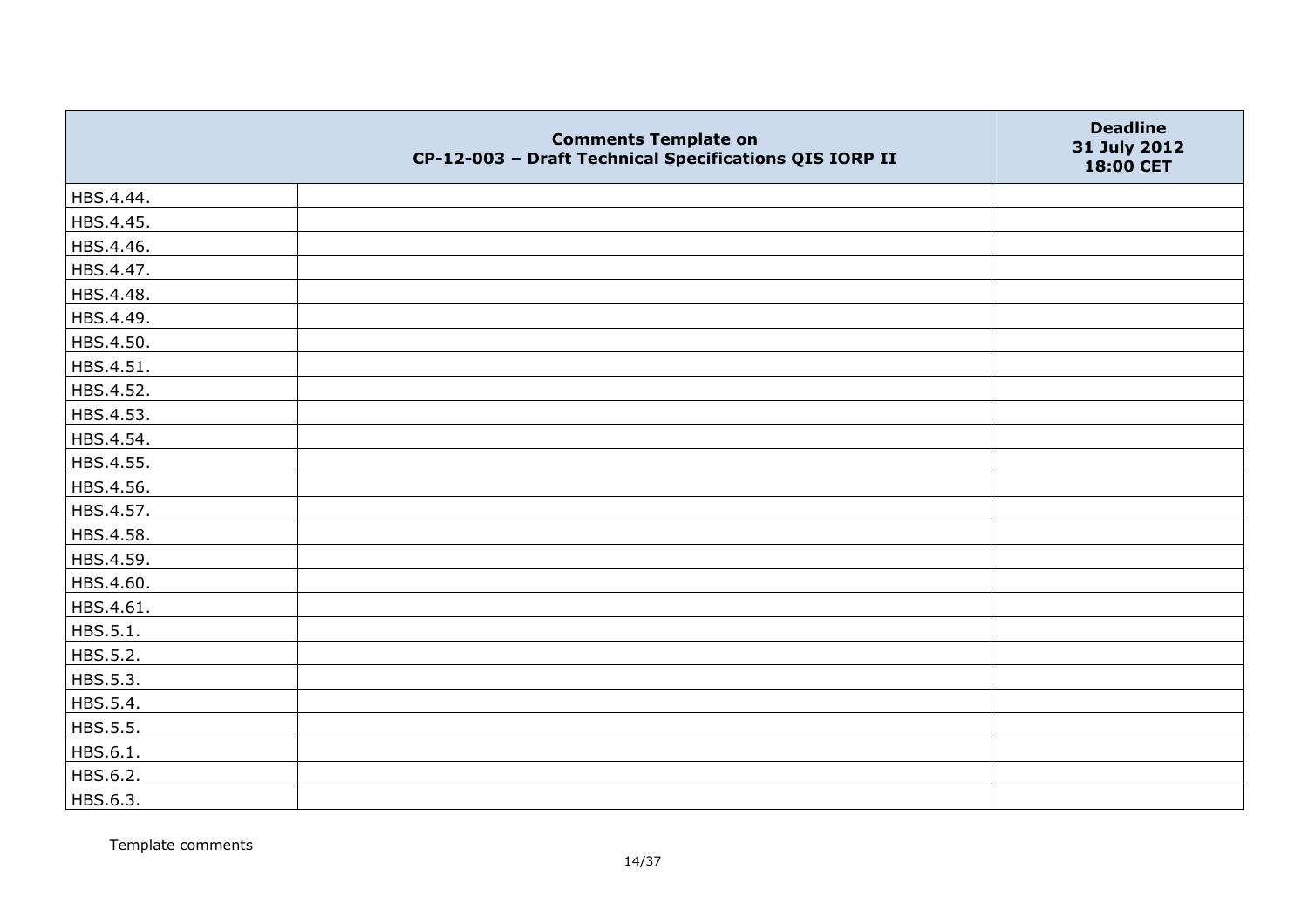|           | <b>Comments Template on</b><br>CP-12-003 - Draft Technical Specifications QIS IORP II | <b>Deadline</b><br>31 July 2012<br>18:00 CET |
|-----------|---------------------------------------------------------------------------------------|----------------------------------------------|
| HBS.6.4.  |                                                                                       |                                              |
| HBS.6.5.  |                                                                                       |                                              |
| HBS.6.6.  |                                                                                       |                                              |
| HBS.6.7.  |                                                                                       |                                              |
| HBS.6.8.  |                                                                                       |                                              |
| HBS.6.9.  |                                                                                       |                                              |
| HBS.6.10. |                                                                                       |                                              |
| HBS.6.11. |                                                                                       |                                              |
| HBS.6.12. |                                                                                       |                                              |
| HBS.6.13. |                                                                                       |                                              |
| HBS.6.14. |                                                                                       |                                              |
| HBS.6.15. |                                                                                       |                                              |
| HBS.6.16. |                                                                                       |                                              |
| HBS.6.17. |                                                                                       |                                              |
| HBS.6.18. |                                                                                       |                                              |
| HBS.6.19. |                                                                                       |                                              |
| HBS.6.20. |                                                                                       |                                              |
| HBS.6.21. |                                                                                       |                                              |
| HBS.6.22. |                                                                                       |                                              |
| HBS.6.23. |                                                                                       |                                              |
| HBS.6.24. |                                                                                       |                                              |
| HBS.6.25. |                                                                                       |                                              |
| HBS.6.26. |                                                                                       |                                              |
| HBS.6.27. |                                                                                       |                                              |
| HBS.6.28. |                                                                                       |                                              |
| HBS.6.29. |                                                                                       |                                              |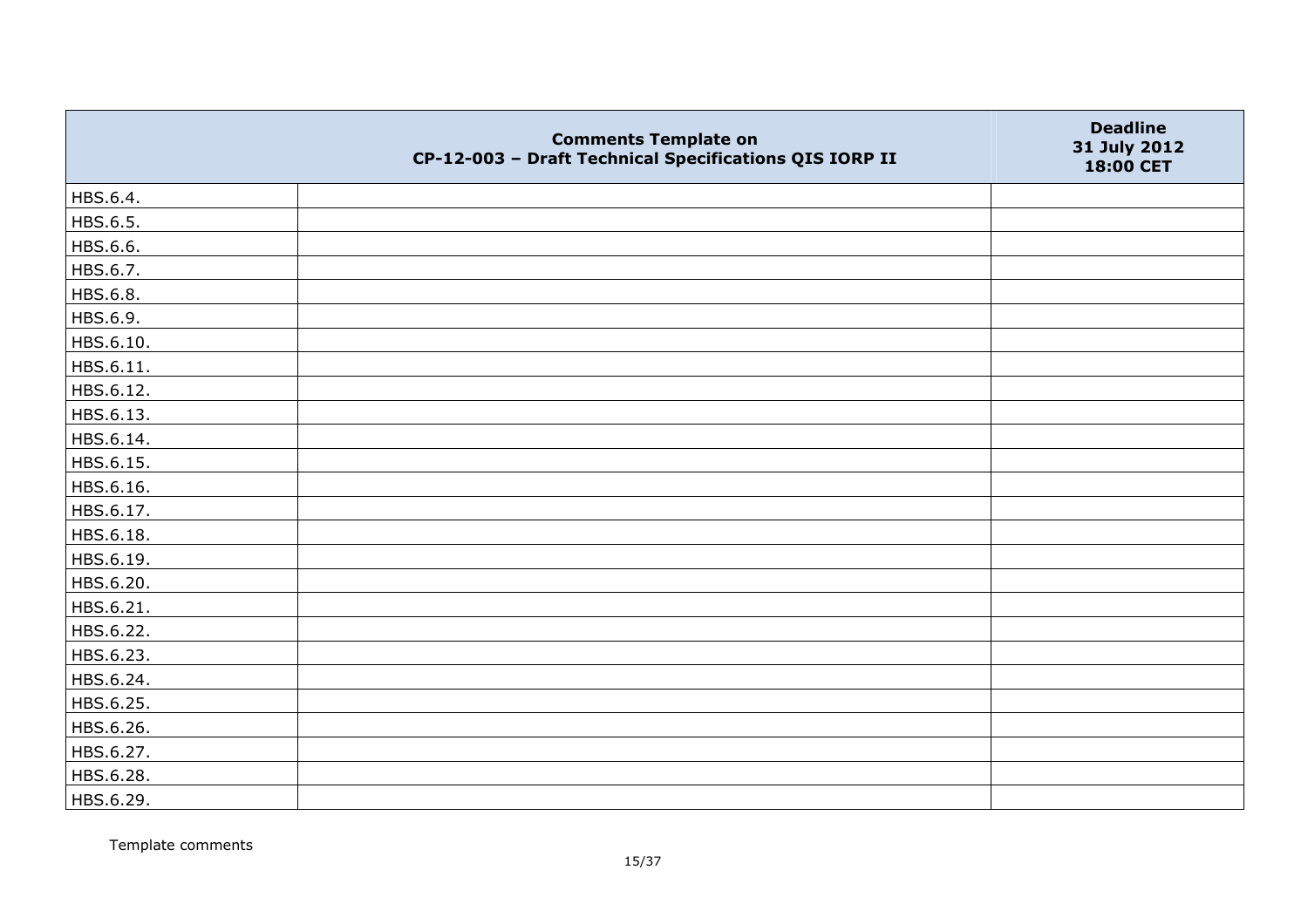|           | <b>Comments Template on</b><br>CP-12-003 - Draft Technical Specifications QIS IORP II | <b>Deadline</b><br>31 July 2012<br>18:00 CET |
|-----------|---------------------------------------------------------------------------------------|----------------------------------------------|
| HBS.6.30. |                                                                                       |                                              |
| HBS.6.31. |                                                                                       |                                              |
| HBS.6.32. |                                                                                       |                                              |
| HBS.6.33. |                                                                                       |                                              |
| HBS.6.34. |                                                                                       |                                              |
| HBS.6.35. |                                                                                       |                                              |
| HBS.6.36. |                                                                                       |                                              |
| HBS.6.37. |                                                                                       |                                              |
| HBS.6.38. |                                                                                       |                                              |
| HBS.6.39. |                                                                                       |                                              |
| HBS.6.40. |                                                                                       |                                              |
| HBS.6.41. |                                                                                       |                                              |
| HBS.6.42. |                                                                                       |                                              |
| HBS.6.43. |                                                                                       |                                              |
| HBS.6.44. |                                                                                       |                                              |
| HBS.6.45. |                                                                                       |                                              |
| HBS.6.46. |                                                                                       |                                              |
| HBS.6.47. |                                                                                       |                                              |
| HBS.6.48. |                                                                                       |                                              |
| HBS.6.49. |                                                                                       |                                              |
| HBS.6.50. |                                                                                       |                                              |
| HBS.6.51. |                                                                                       |                                              |
| HBS.6.52. |                                                                                       |                                              |
| HBS.6.53. |                                                                                       |                                              |
| HBS.6.54. |                                                                                       |                                              |
| HBS.6.55. |                                                                                       |                                              |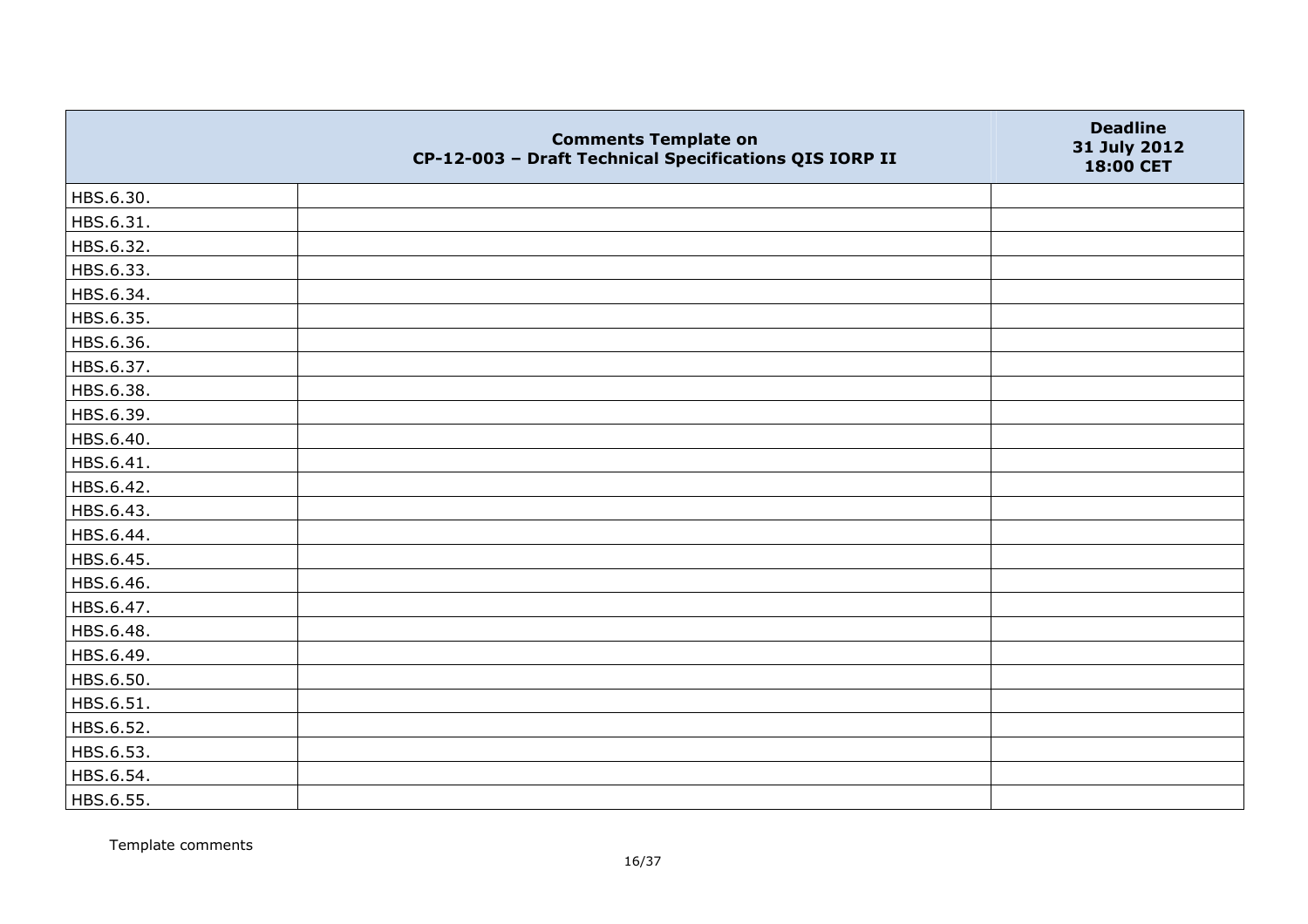|           | <b>Comments Template on</b><br>CP-12-003 - Draft Technical Specifications QIS IORP II | <b>Deadline</b><br>31 July 2012<br>18:00 CET |
|-----------|---------------------------------------------------------------------------------------|----------------------------------------------|
| HBS.6.56. |                                                                                       |                                              |
| HBS.6.57. |                                                                                       |                                              |
| HBS.6.58. |                                                                                       |                                              |
| HBS.6.59. |                                                                                       |                                              |
| HBS.6.60. |                                                                                       |                                              |
| HBS.6.61. |                                                                                       |                                              |
| HBS.6.62. |                                                                                       |                                              |
| HBS.6.63. |                                                                                       |                                              |
| HBS.6.64. |                                                                                       |                                              |
| HBS.6.65. |                                                                                       |                                              |
| HBS.6.66. |                                                                                       |                                              |
| HBS.6.67. |                                                                                       |                                              |
| HBS.6.68. |                                                                                       |                                              |
| HBS.6.69. |                                                                                       |                                              |
| HBS.6.70. |                                                                                       |                                              |
| HBS.6.71. |                                                                                       |                                              |
| HBS.6.72. |                                                                                       |                                              |
| HBS.6.73. |                                                                                       |                                              |
| HBS.6.74. |                                                                                       |                                              |
| HBS.6.75. |                                                                                       |                                              |
| HBS.6.76. |                                                                                       |                                              |
| HBS.6.77. |                                                                                       |                                              |
| HBS.6.78. |                                                                                       |                                              |
| HBS.6.79. |                                                                                       |                                              |
| HBS.6.80. |                                                                                       |                                              |
| HBS.6.81. |                                                                                       |                                              |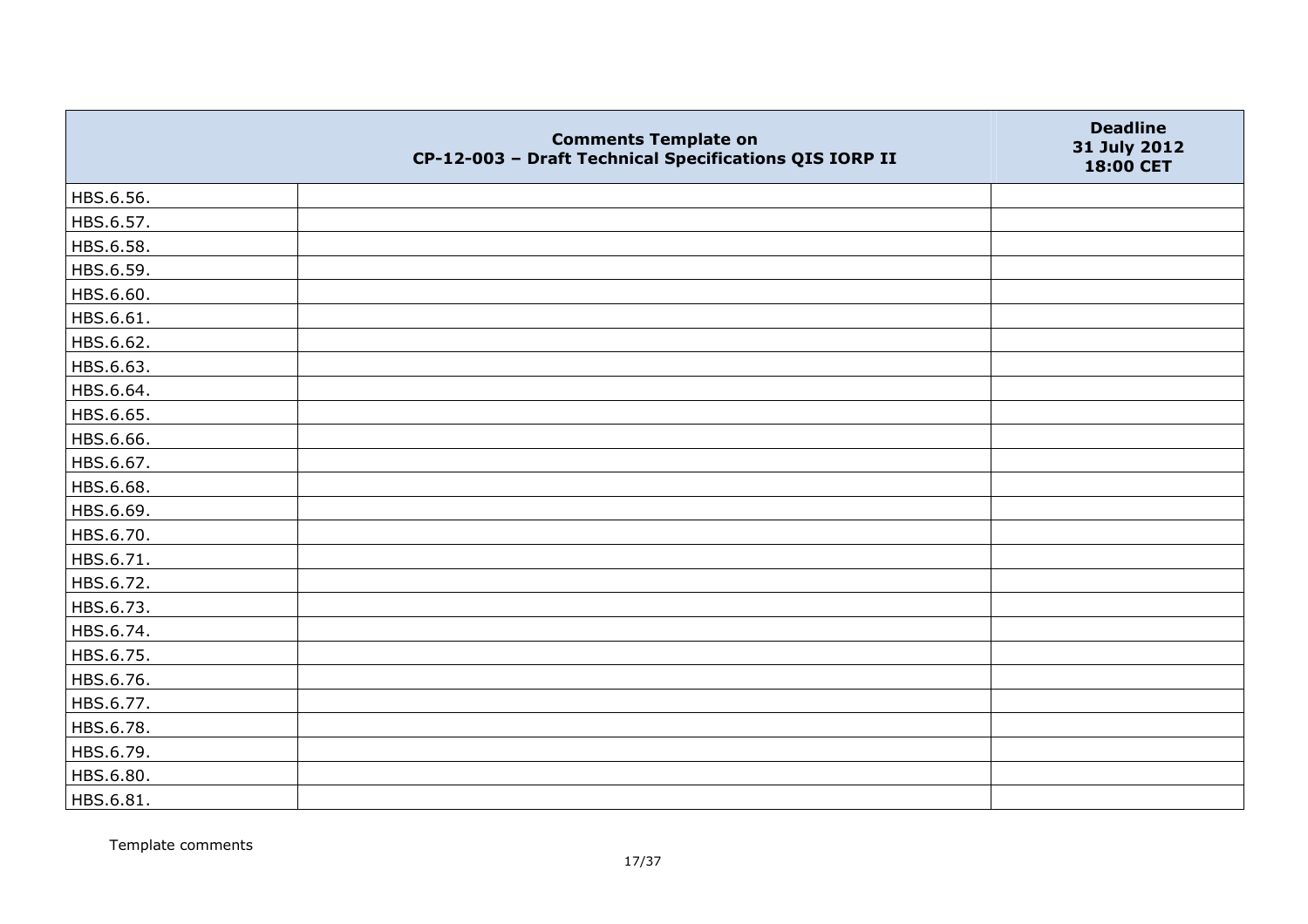|           | <b>Comments Template on</b><br>CP-12-003 - Draft Technical Specifications QIS IORP II | <b>Deadline</b><br>31 July 2012<br>18:00 CET |
|-----------|---------------------------------------------------------------------------------------|----------------------------------------------|
| HBS.6.82. |                                                                                       |                                              |
| HBS.6.83. |                                                                                       |                                              |
| HBS.6.84. |                                                                                       |                                              |
| HBS.6.85. |                                                                                       |                                              |
| HBS.6.86. |                                                                                       |                                              |
| HBS.6.87. |                                                                                       |                                              |
| HBS.6.88. |                                                                                       |                                              |
| HBS.6.89. |                                                                                       |                                              |
| HBS.6.90. |                                                                                       |                                              |
| HBS.7.1.  |                                                                                       |                                              |
| HBS.7.2.  |                                                                                       |                                              |
| HBS.7.3.  |                                                                                       |                                              |
| HBS.7.4.  |                                                                                       |                                              |
| HBS.7.5.  |                                                                                       |                                              |
| HBS.7.6.  |                                                                                       |                                              |
| HBS.7.7.  |                                                                                       |                                              |
| HBS.7.8.  |                                                                                       |                                              |
| HBS.7.9.  |                                                                                       |                                              |
| HBS.7.10. |                                                                                       |                                              |
| HBS.7.11. |                                                                                       |                                              |
| HBS.7.12. |                                                                                       |                                              |
| HBS.7.13. |                                                                                       |                                              |
| HBS.7.14. |                                                                                       |                                              |
| HBS.7.15. |                                                                                       |                                              |
| HBS.7.16. |                                                                                       |                                              |
| HBS.7.17. |                                                                                       |                                              |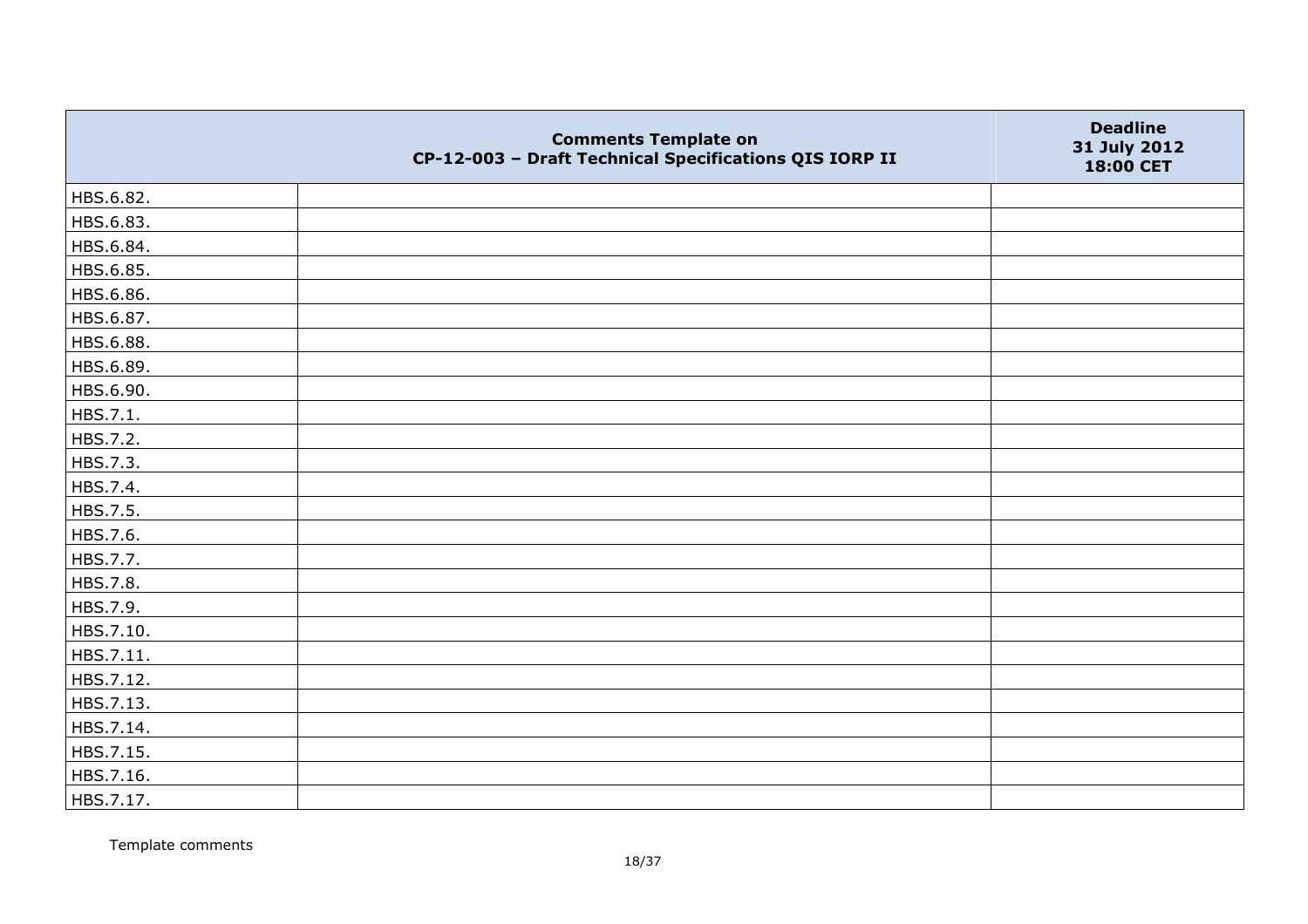|           | <b>Comments Template on</b><br>CP-12-003 - Draft Technical Specifications QIS IORP II | <b>Deadline</b><br>31 July 2012<br>18:00 CET |
|-----------|---------------------------------------------------------------------------------------|----------------------------------------------|
| HBS.7.18. |                                                                                       |                                              |
| HBS.7.19. |                                                                                       |                                              |
| HBS.7.20. |                                                                                       |                                              |
| HBS.7.21. |                                                                                       |                                              |
| HBS.7.22. |                                                                                       |                                              |
| HBS.7.23. |                                                                                       |                                              |
| HBS.7.24. |                                                                                       |                                              |
| HBS.7.25. |                                                                                       |                                              |
| HBS.7.26. |                                                                                       |                                              |
| HBS.7.27. |                                                                                       |                                              |
| HBS.7.28. |                                                                                       |                                              |
| HBS.7.29. |                                                                                       |                                              |
| HBS.7.30. |                                                                                       |                                              |
| HBS.7.31. |                                                                                       |                                              |
| HBS.7.32. |                                                                                       |                                              |
| HBS.7.33. |                                                                                       |                                              |
| HBS.7.34. |                                                                                       |                                              |
| HBS.7.35. |                                                                                       |                                              |
| HBS.7.36. |                                                                                       |                                              |
| HBS.7.37. |                                                                                       |                                              |
| HBS.7.38. |                                                                                       |                                              |
| HBS.7.39. |                                                                                       |                                              |
| HBS.7.40. |                                                                                       |                                              |
| HBS.7.41. |                                                                                       |                                              |
| HBS.7.42. |                                                                                       |                                              |
| HBS.8.1.  |                                                                                       |                                              |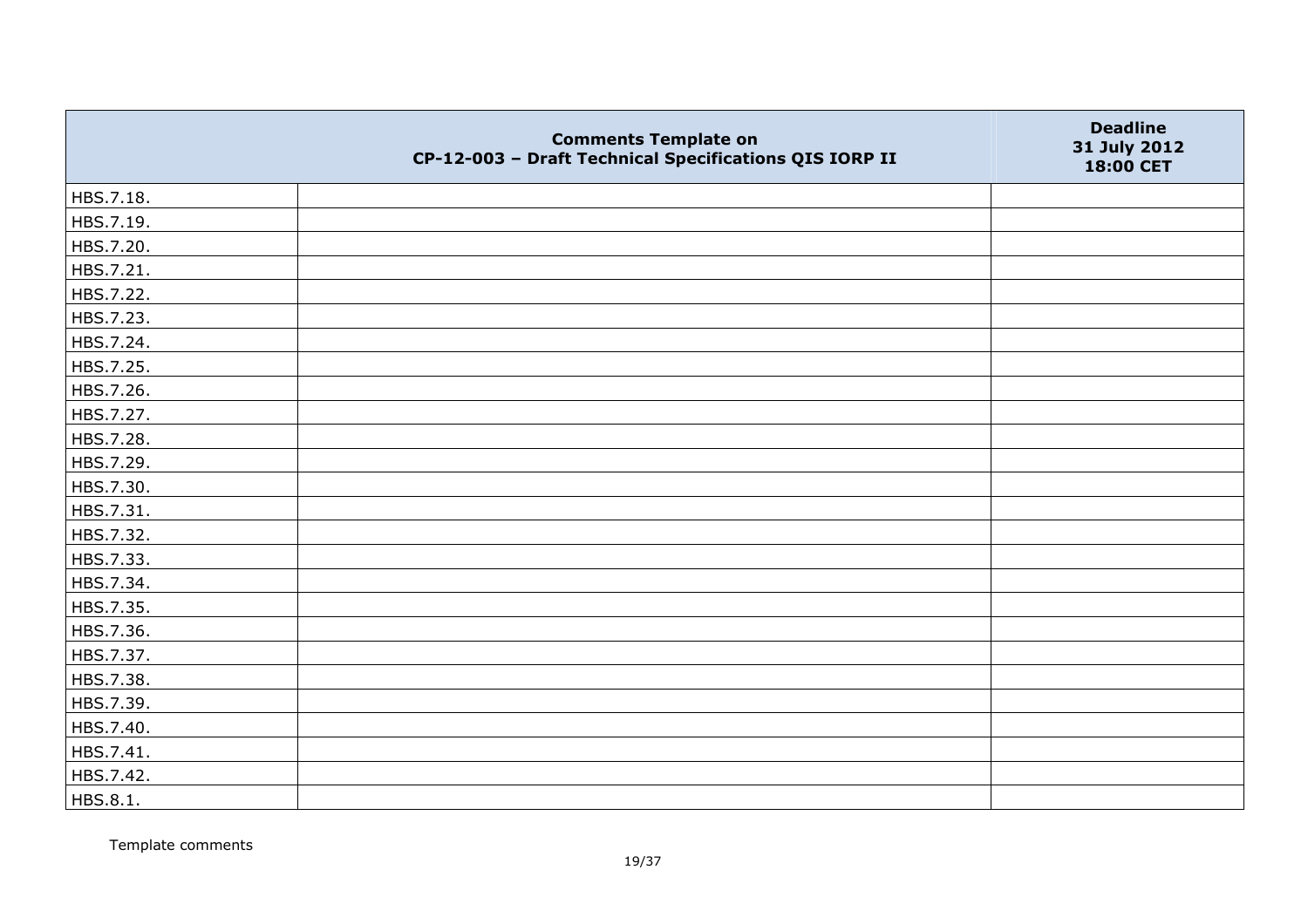|           | <b>Comments Template on</b><br>CP-12-003 - Draft Technical Specifications QIS IORP II | <b>Deadline</b><br>31 July 2012<br>18:00 CET |
|-----------|---------------------------------------------------------------------------------------|----------------------------------------------|
| HBS.8.2.  |                                                                                       |                                              |
| HBS.8.3.  |                                                                                       |                                              |
| HBS.8.4.  |                                                                                       |                                              |
| HBS.8.5.  |                                                                                       |                                              |
| HBS.8.6.  |                                                                                       |                                              |
| HBS.8.7.  |                                                                                       |                                              |
| HBS.8.8.  |                                                                                       |                                              |
| HBS.8.9.  |                                                                                       |                                              |
| HBS.8.10. |                                                                                       |                                              |
| HBS.8.11. |                                                                                       |                                              |
| HBS.8.12. |                                                                                       |                                              |
| HBS.8.13. |                                                                                       |                                              |
| HBS.8.14. |                                                                                       |                                              |
| HBS.8.15. |                                                                                       |                                              |
| HBS.8.16. |                                                                                       |                                              |
| HBS.8.17. |                                                                                       |                                              |
| HBS.8.18. |                                                                                       |                                              |
| HBS.8.19. |                                                                                       |                                              |
| HBS.8.20. |                                                                                       |                                              |
| HBS.8.21. |                                                                                       |                                              |
| HBS.8.22. |                                                                                       |                                              |
| HBS.8.23. |                                                                                       |                                              |
| HBS.8.24. |                                                                                       |                                              |
| HBS.9.1.  |                                                                                       |                                              |
| HBS.9.2.  |                                                                                       |                                              |
| HBS.9.3.  |                                                                                       |                                              |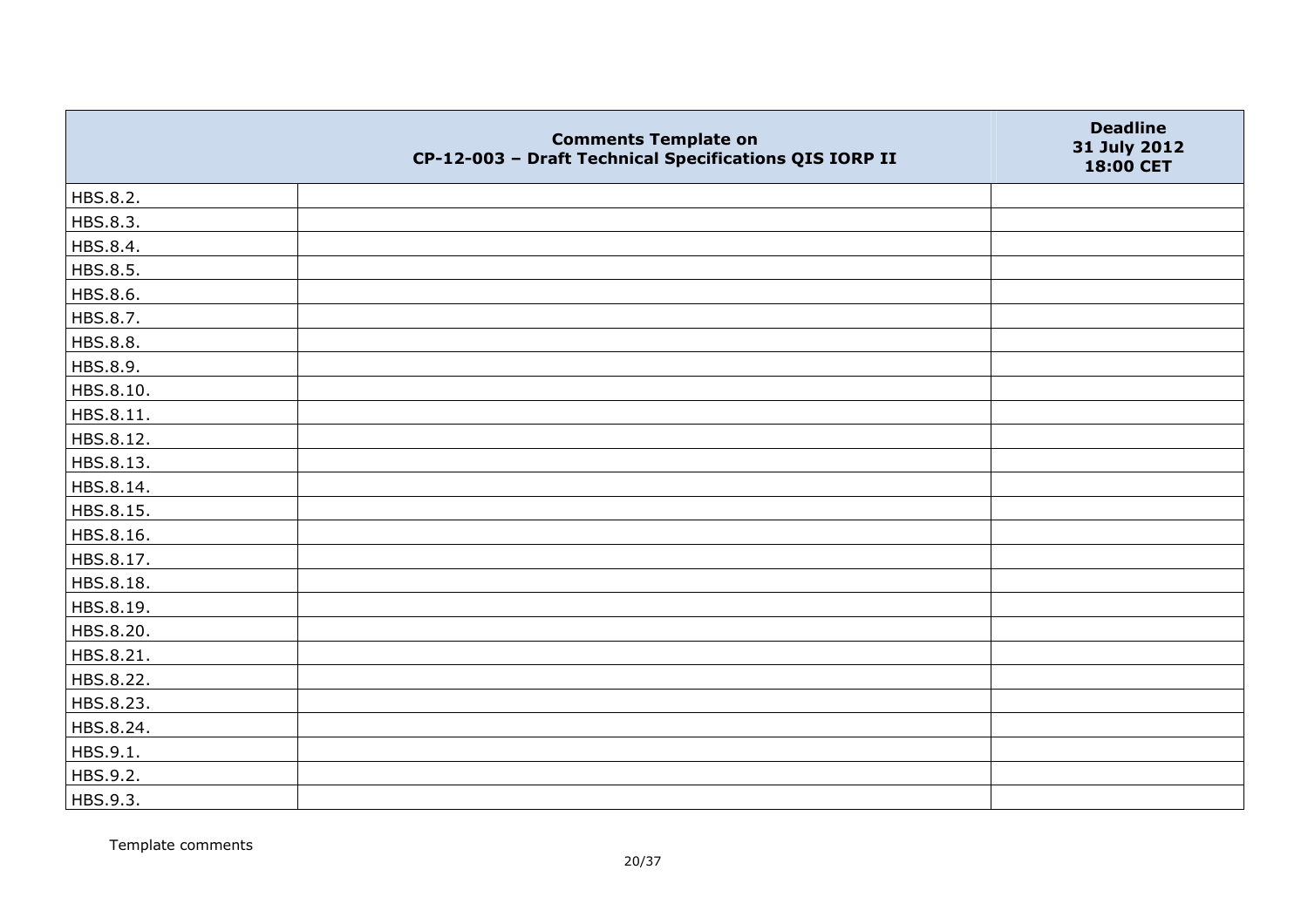|               | <b>Comments Template on</b><br>CP-12-003 - Draft Technical Specifications QIS IORP II | <b>Deadline</b><br>31 July 2012<br>18:00 CET |
|---------------|---------------------------------------------------------------------------------------|----------------------------------------------|
| HBS.9.4.      |                                                                                       |                                              |
| HBS.9.5.      |                                                                                       |                                              |
| HBS.9.6.      |                                                                                       |                                              |
| HBS.9.7.      |                                                                                       |                                              |
| HBS.9.8.      |                                                                                       |                                              |
| HBS.9.9.      |                                                                                       |                                              |
| SCR.1.1.      |                                                                                       |                                              |
| SCR.1.2.      |                                                                                       |                                              |
| SCR.1.3.      |                                                                                       |                                              |
| SCR.1.4.      |                                                                                       |                                              |
| SCR.1.5.      |                                                                                       |                                              |
| SCR.1.6.      |                                                                                       |                                              |
| SCR.1.7.      |                                                                                       |                                              |
| SCR.1.8.      |                                                                                       |                                              |
| SCR.1.9.      |                                                                                       |                                              |
| SCR.1.10.     |                                                                                       |                                              |
| SCR.1.11.     |                                                                                       |                                              |
| SCR.1.12.     |                                                                                       |                                              |
| SCR.1.13.     |                                                                                       |                                              |
| SCR.1.14.     |                                                                                       |                                              |
| $ $ SCR.1.15. |                                                                                       |                                              |
| SCR.1.16.     |                                                                                       |                                              |
| SCR.1.17.     |                                                                                       |                                              |
| SCR.1.18.     |                                                                                       |                                              |
| SCR.1.19.     |                                                                                       |                                              |
| SCR.1.20.     |                                                                                       |                                              |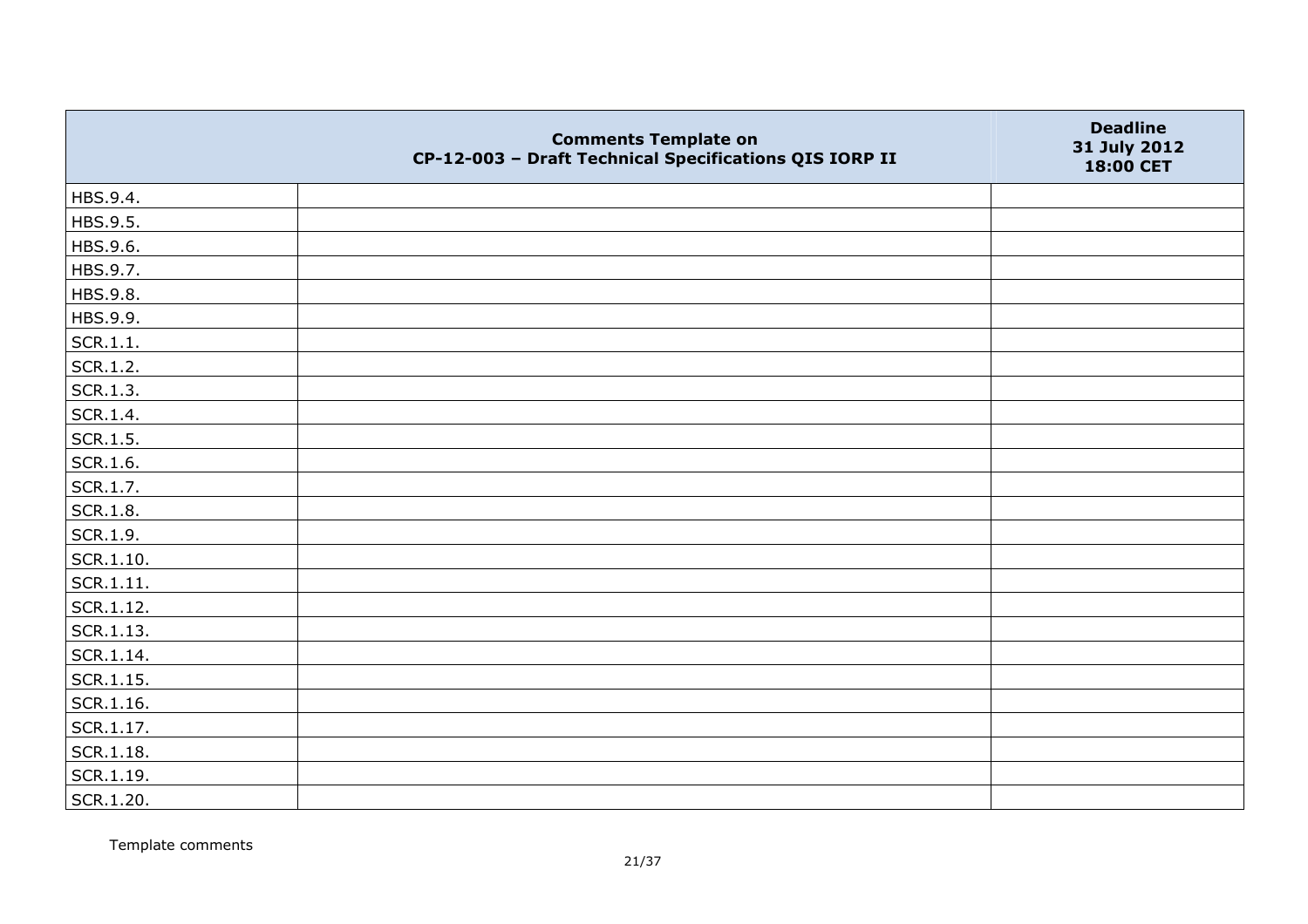|           | <b>Comments Template on</b><br>CP-12-003 - Draft Technical Specifications QIS IORP II | <b>Deadline</b><br>31 July 2012<br>18:00 CET |
|-----------|---------------------------------------------------------------------------------------|----------------------------------------------|
| SCR.1.21. |                                                                                       |                                              |
| SCR.1.22. |                                                                                       |                                              |
| SCR.1.23. |                                                                                       |                                              |
| SCR.1.24. |                                                                                       |                                              |
| SCR.1.25. |                                                                                       |                                              |
| SCR.2.1.  |                                                                                       |                                              |
| SCR.2.2.  |                                                                                       |                                              |
| SCR.2.3.  |                                                                                       |                                              |
| SCR.2.4.  |                                                                                       |                                              |
| SCR.2.5.  |                                                                                       |                                              |
| SCR.2.6.  |                                                                                       |                                              |
| SCR.2.7.  |                                                                                       |                                              |
| SCR.2.8.  |                                                                                       |                                              |
| SCR.2.9.  |                                                                                       |                                              |
| SCR.2.10. |                                                                                       |                                              |
| SCR.2.11. |                                                                                       |                                              |
| SCR.2.12. |                                                                                       |                                              |
| SCR.2.13. |                                                                                       |                                              |
| SCR.2.14. |                                                                                       |                                              |
| SCR.2.15. |                                                                                       |                                              |
| SCR.2.16. |                                                                                       |                                              |
| SCR.2.17. |                                                                                       |                                              |
| SCR.2.18. |                                                                                       |                                              |
| SCR.2.19. |                                                                                       |                                              |
| SCR.2.20. |                                                                                       |                                              |
| SCR.2.21. |                                                                                       |                                              |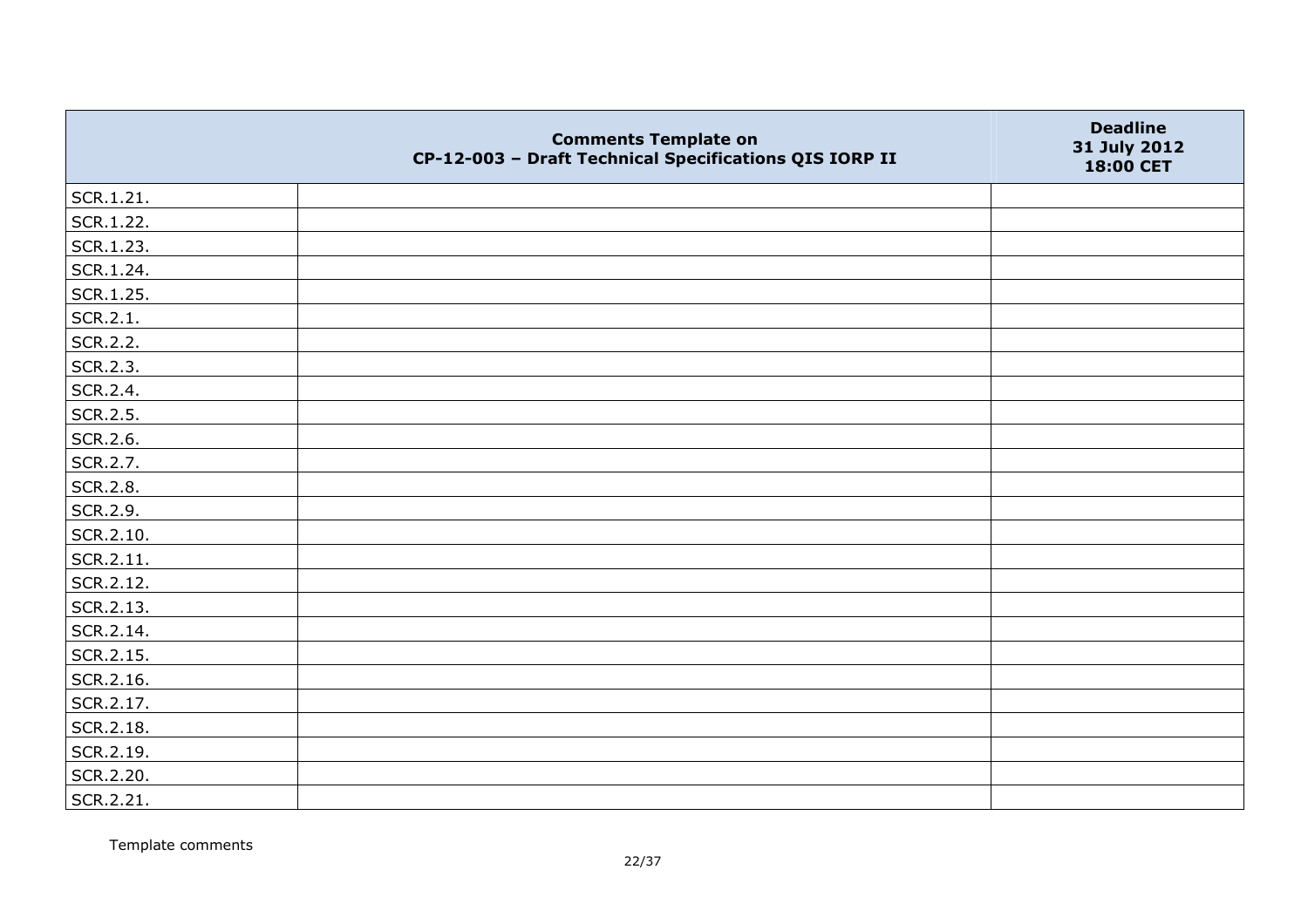|           | <b>Comments Template on</b><br>CP-12-003 - Draft Technical Specifications QIS IORP II | <b>Deadline</b><br>31 July 2012<br>18:00 CET |
|-----------|---------------------------------------------------------------------------------------|----------------------------------------------|
| SCR.2.22. |                                                                                       |                                              |
| SCR.2.23. |                                                                                       |                                              |
| SCR.2.24. |                                                                                       |                                              |
| SCR.2.25. |                                                                                       |                                              |
| SCR.2.26. |                                                                                       |                                              |
| SCR.2.27. |                                                                                       |                                              |
| SCR.2.28. |                                                                                       |                                              |
| SCR.2.29. |                                                                                       |                                              |
| SCR.2.30. |                                                                                       |                                              |
| SCR.2.31. |                                                                                       |                                              |
| SCR.2.32. |                                                                                       |                                              |
| SCR.2.33. |                                                                                       |                                              |
| SCR.2.34. |                                                                                       |                                              |
| SCR.2.35. |                                                                                       |                                              |
| SCR.3.1.  |                                                                                       |                                              |
| SCR.3.2.  |                                                                                       |                                              |
| SCR.3.3.  |                                                                                       |                                              |
| SCR.3.4.  |                                                                                       |                                              |
| SCR.3.5.  |                                                                                       |                                              |
| SCR.3.6.  |                                                                                       |                                              |
| SCR.4.1.  |                                                                                       |                                              |
| SCR.4.2.  |                                                                                       |                                              |
| SCR.4.3.  |                                                                                       |                                              |
| SCR.4.4.  |                                                                                       |                                              |
| SCR.5.1.  |                                                                                       |                                              |
| SCR.5.2.  |                                                                                       |                                              |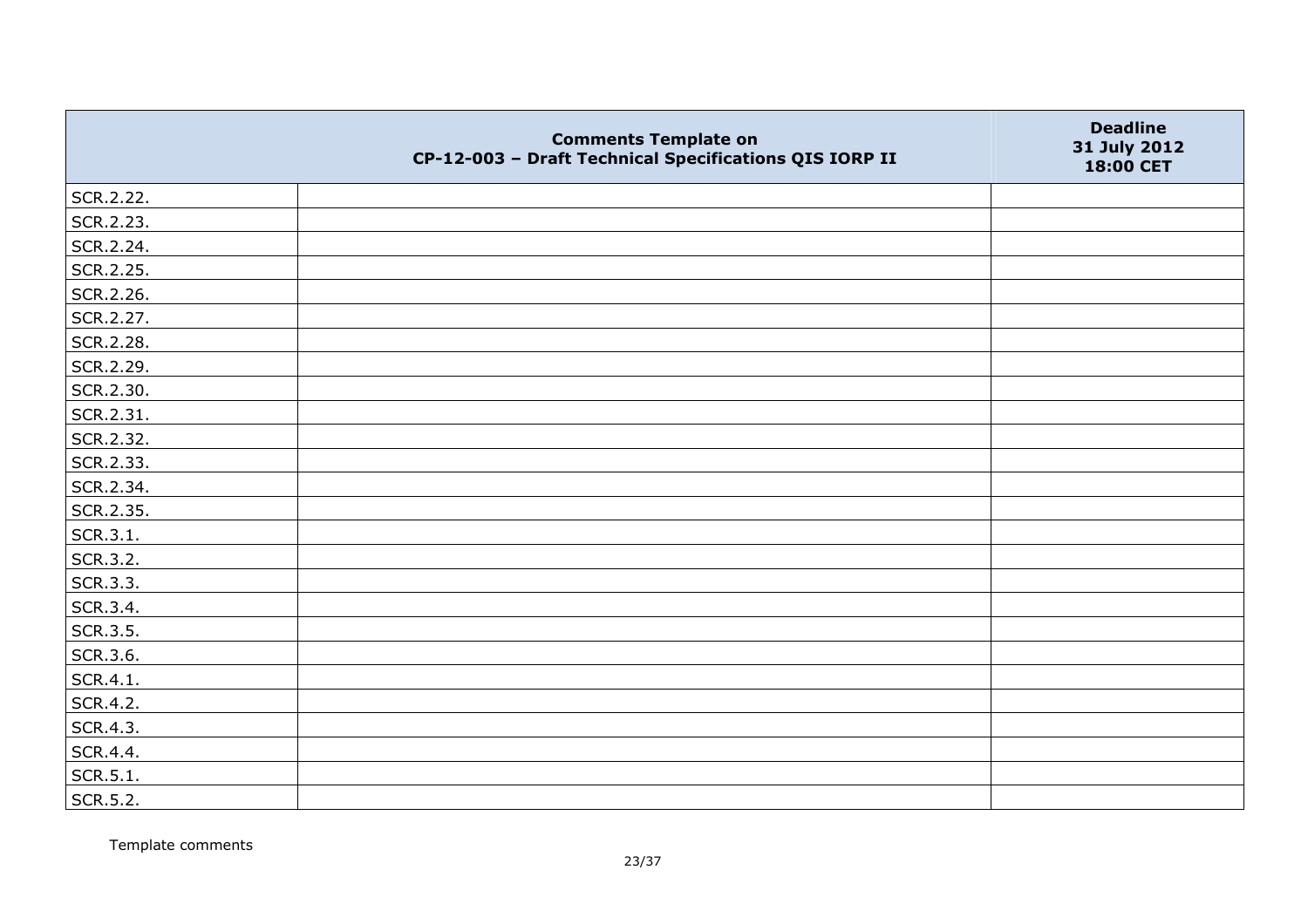|                 | <b>Comments Template on</b><br>CP-12-003 - Draft Technical Specifications QIS IORP II | <b>Deadline</b><br>31 July 2012<br>18:00 CET |
|-----------------|---------------------------------------------------------------------------------------|----------------------------------------------|
| SCR.5.3.        |                                                                                       |                                              |
| SCR.5.4.        |                                                                                       |                                              |
| SCR.5.5.        |                                                                                       |                                              |
| SCR.5.6.        |                                                                                       |                                              |
| SCR.5.7.        |                                                                                       |                                              |
| <b>SCR.5.8.</b> |                                                                                       |                                              |
| SCR.5.9.        |                                                                                       |                                              |
| SCR.5.10.       |                                                                                       |                                              |
| SCR.5.11.       |                                                                                       |                                              |
| SCR.5.12.       |                                                                                       |                                              |
| SCR.5.13.       |                                                                                       |                                              |
| SCR.5.14.       |                                                                                       |                                              |
| SCR.5.15.       |                                                                                       |                                              |
| SCR.5.16.       |                                                                                       |                                              |
| SCR.5.17.       |                                                                                       |                                              |
| SCR.5.18.       |                                                                                       |                                              |
| SCR.5.19.       |                                                                                       |                                              |
| SCR.5.20.       |                                                                                       |                                              |
| SCR.5.21.       |                                                                                       |                                              |
| SCR.5.22.       |                                                                                       |                                              |
| SCR.5.23.       |                                                                                       |                                              |
| SCR.5.24.       |                                                                                       |                                              |
| SCR.5.25.       |                                                                                       |                                              |
| SCR.5.26.       |                                                                                       |                                              |
| SCR.5.27.       |                                                                                       |                                              |
| SCR.5.28.       |                                                                                       |                                              |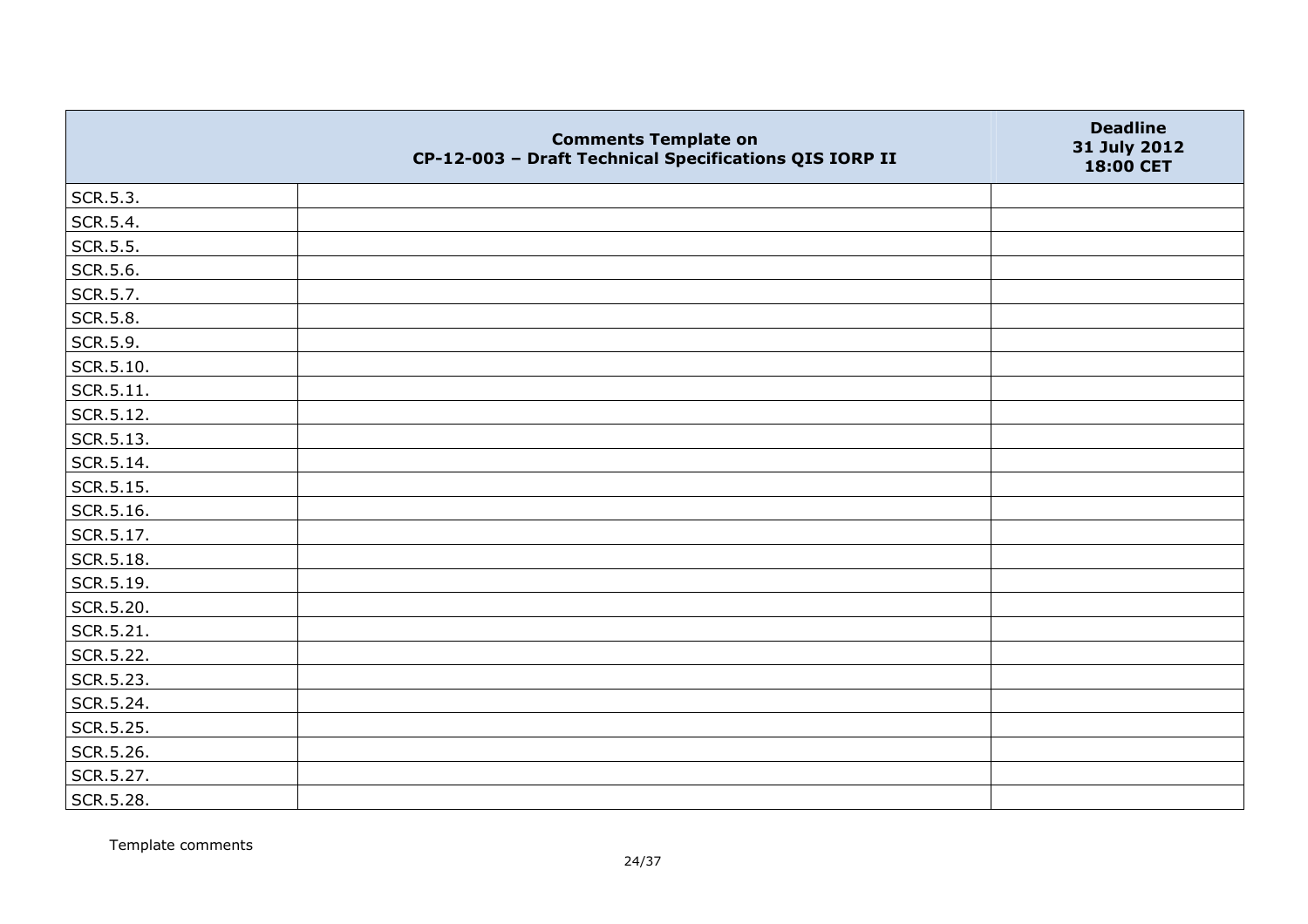|           | <b>Comments Template on</b><br>CP-12-003 - Draft Technical Specifications QIS IORP II | <b>Deadline</b><br>31 July 2012<br>18:00 CET |
|-----------|---------------------------------------------------------------------------------------|----------------------------------------------|
| SCR.5.29. |                                                                                       |                                              |
| SCR.5.30. |                                                                                       |                                              |
| SCR.5.31. |                                                                                       |                                              |
| SCR.5.32. |                                                                                       |                                              |
| SCR.5.33. |                                                                                       |                                              |
| SCR.5.34. |                                                                                       |                                              |
| SCR.5.35. |                                                                                       |                                              |
| SCR.5.36. |                                                                                       |                                              |
| SCR.5.37. |                                                                                       |                                              |
| SCR.5.38. |                                                                                       |                                              |
| SCR.5.39. |                                                                                       |                                              |
| SCR.5.40. |                                                                                       |                                              |
| SCR.5.41. |                                                                                       |                                              |
| SCR.5.42. |                                                                                       |                                              |
| SCR.5.43. |                                                                                       |                                              |
| SCR.5.44. |                                                                                       |                                              |
| SCR.5.45. |                                                                                       |                                              |
| SCR.5.46. |                                                                                       |                                              |
| SCR.5.47. |                                                                                       |                                              |
| SCR.5.48. |                                                                                       |                                              |
| SCR.5.49. |                                                                                       |                                              |
| SCR.5.50. |                                                                                       |                                              |
| SCR.5.51. |                                                                                       |                                              |
| SCR.5.52. |                                                                                       |                                              |
| SCR.5.53. |                                                                                       |                                              |
| SCR.5.54. |                                                                                       |                                              |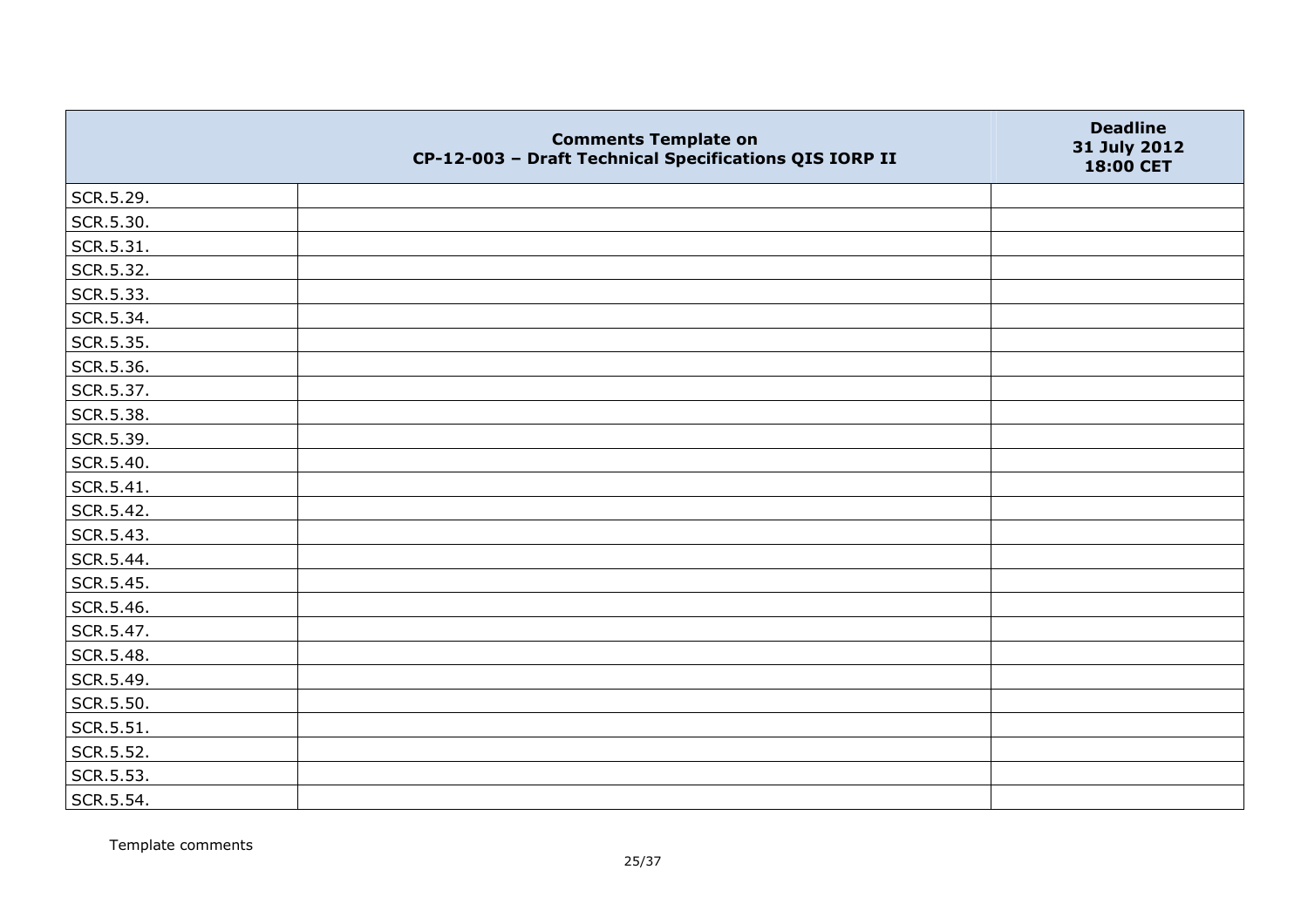|           | <b>Comments Template on</b><br>CP-12-003 - Draft Technical Specifications QIS IORP II | <b>Deadline</b><br>31 July 2012<br>18:00 CET |
|-----------|---------------------------------------------------------------------------------------|----------------------------------------------|
| SCR.5.55. |                                                                                       |                                              |
| SCR.5.56. |                                                                                       |                                              |
| SCR.5.57. |                                                                                       |                                              |
| SCR.5.58. |                                                                                       |                                              |
| SCR.5.59. |                                                                                       |                                              |
| SCR.5.60. |                                                                                       |                                              |
| SCR.5.61. |                                                                                       |                                              |
| SCR.5.62. |                                                                                       |                                              |
| SCR.5.63. |                                                                                       |                                              |
| SCR.5.64. |                                                                                       |                                              |
| SCR.5.65. |                                                                                       |                                              |
| SCR.5.66. |                                                                                       |                                              |
| SCR.5.67. |                                                                                       |                                              |
| SCR.5.68. |                                                                                       |                                              |
| SCR.5.69. |                                                                                       |                                              |
| SCR.5.70. |                                                                                       |                                              |
| SCR.5.71. |                                                                                       |                                              |
| SCR.5.72. |                                                                                       |                                              |
| SCR.5.73. |                                                                                       |                                              |
| SCR.5.74. |                                                                                       |                                              |
| SCR.5.75. |                                                                                       |                                              |
| SCR.5.76. |                                                                                       |                                              |
| SCR.5.77. |                                                                                       |                                              |
| SCR.5.78. |                                                                                       |                                              |
| SCR.5.79. |                                                                                       |                                              |
| SCR.5.80. |                                                                                       |                                              |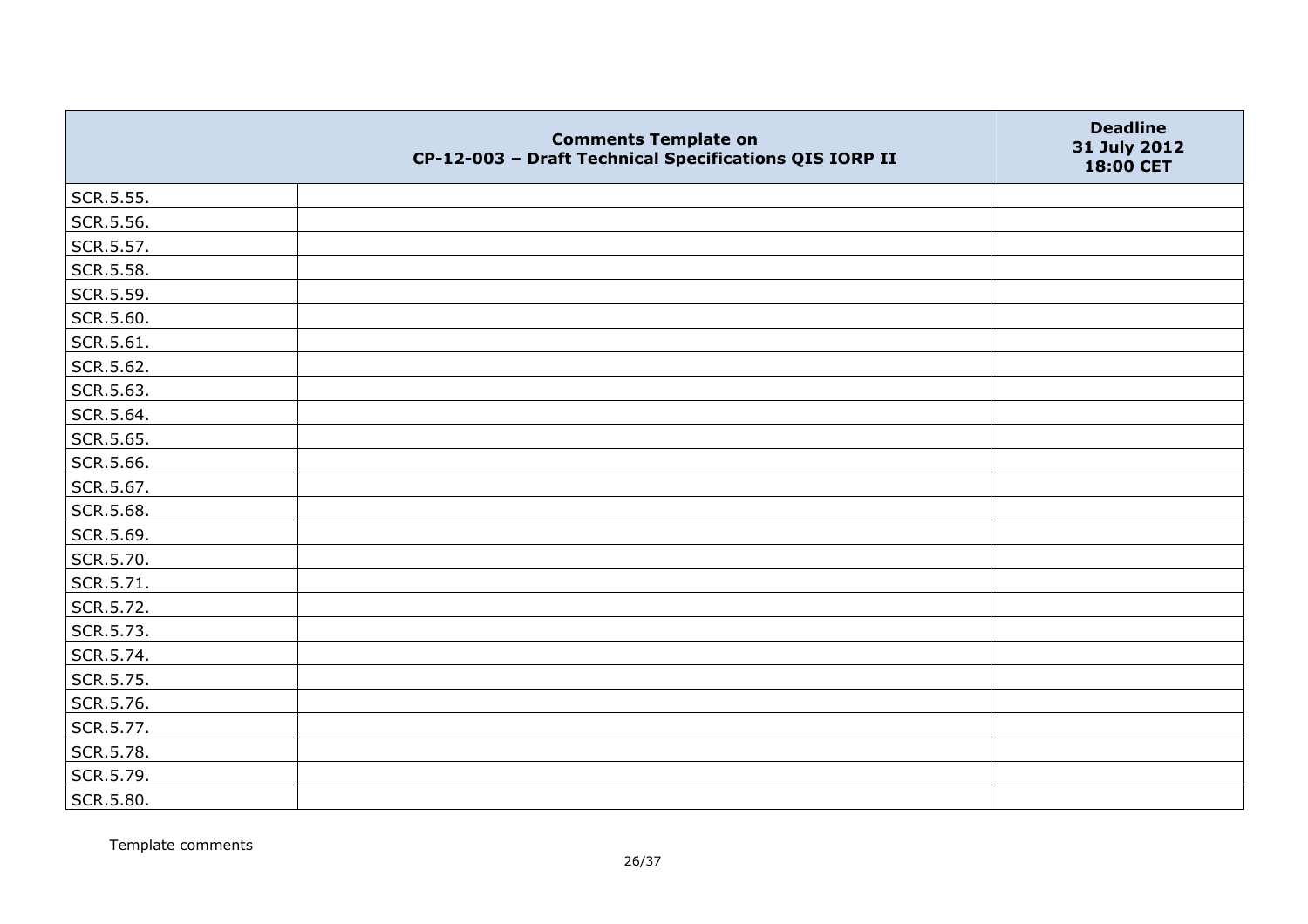|            | <b>Comments Template on</b><br>CP-12-003 - Draft Technical Specifications QIS IORP II | <b>Deadline</b><br>31 July 2012<br>18:00 CET |
|------------|---------------------------------------------------------------------------------------|----------------------------------------------|
| SCR.5.81.  |                                                                                       |                                              |
| SCR.5.82.  |                                                                                       |                                              |
| SCR.5.83.  |                                                                                       |                                              |
| SCR.5.84.  |                                                                                       |                                              |
| SCR.5.85.  |                                                                                       |                                              |
| SCR.5.86.  |                                                                                       |                                              |
| SCR.5.87.  |                                                                                       |                                              |
| SCR.5.88.  |                                                                                       |                                              |
| SCR.5.89.  |                                                                                       |                                              |
| SCR.5.90.  |                                                                                       |                                              |
| SCR.5.91.  |                                                                                       |                                              |
| SCR.5.92.  |                                                                                       |                                              |
| SCR.5.93.  |                                                                                       |                                              |
| SCR.5.94.  |                                                                                       |                                              |
| SCR.5.95.  |                                                                                       |                                              |
| SCR.5.96.  |                                                                                       |                                              |
| SCR.5.97.  |                                                                                       |                                              |
| SCR.5.98.  |                                                                                       |                                              |
| SCR.5.99.  |                                                                                       |                                              |
| SCR.5.100. |                                                                                       |                                              |
| SCR.5.101. |                                                                                       |                                              |
| SCR.5.102. |                                                                                       |                                              |
| SCR.5.103. |                                                                                       |                                              |
| SCR.5.104. |                                                                                       |                                              |
| SCR.5.105. |                                                                                       |                                              |
| SCR.5.106. |                                                                                       |                                              |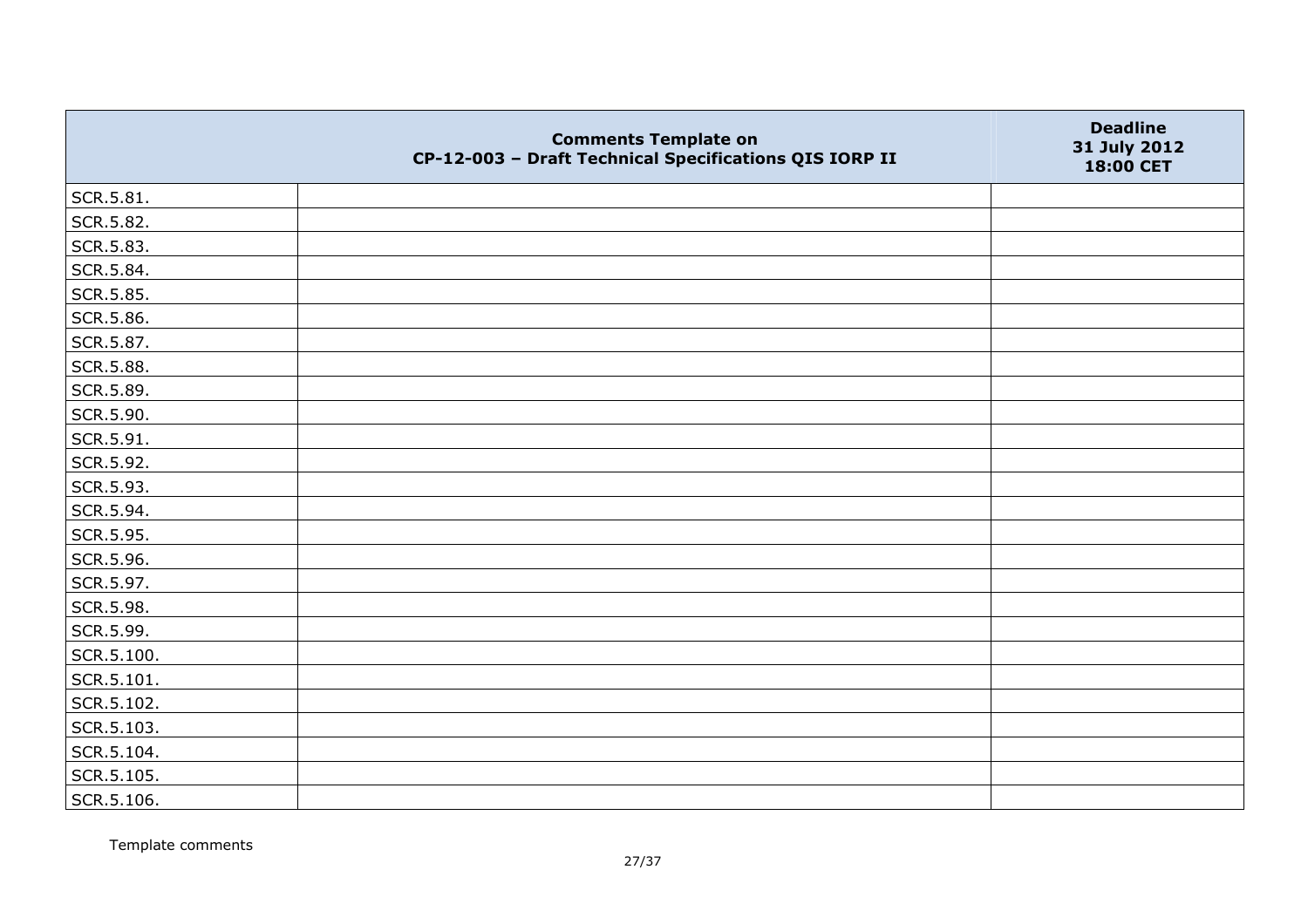|                    | <b>Comments Template on</b><br>CP-12-003 - Draft Technical Specifications QIS IORP II | <b>Deadline</b><br>31 July 2012<br>18:00 CET |
|--------------------|---------------------------------------------------------------------------------------|----------------------------------------------|
| SCR.5.107.         |                                                                                       |                                              |
| SCR.5.108.         |                                                                                       |                                              |
| SCR.5.109.         |                                                                                       |                                              |
| SCR.5.110.         |                                                                                       |                                              |
| $\vert$ SCR.5.111. |                                                                                       |                                              |
| SCR.5.112.         |                                                                                       |                                              |
| SCR.5.113.         |                                                                                       |                                              |
| SCR.5.114.         |                                                                                       |                                              |
| SCR.5.115.         |                                                                                       |                                              |
| SCR.5.116.         |                                                                                       |                                              |
| SCR.5.117.         |                                                                                       |                                              |
| SCR.5.118.         |                                                                                       |                                              |
| SCR.5.119.         |                                                                                       |                                              |
| SCR.5.120.         |                                                                                       |                                              |
| SCR.5.121.         |                                                                                       |                                              |
| SCR.5.122.         |                                                                                       |                                              |
| SCR.5.123.         |                                                                                       |                                              |
| SCR.5.124.         |                                                                                       |                                              |
| SCR.5.125.         |                                                                                       |                                              |
| SCR.5.126.         |                                                                                       |                                              |
| SCR.5.127.         |                                                                                       |                                              |
| SCR.5.128.         |                                                                                       |                                              |
| SCR.5.129.         |                                                                                       |                                              |
| SCR.5.130.         |                                                                                       |                                              |
| SCR.5.131.         |                                                                                       |                                              |
| SCR.6.1.           |                                                                                       |                                              |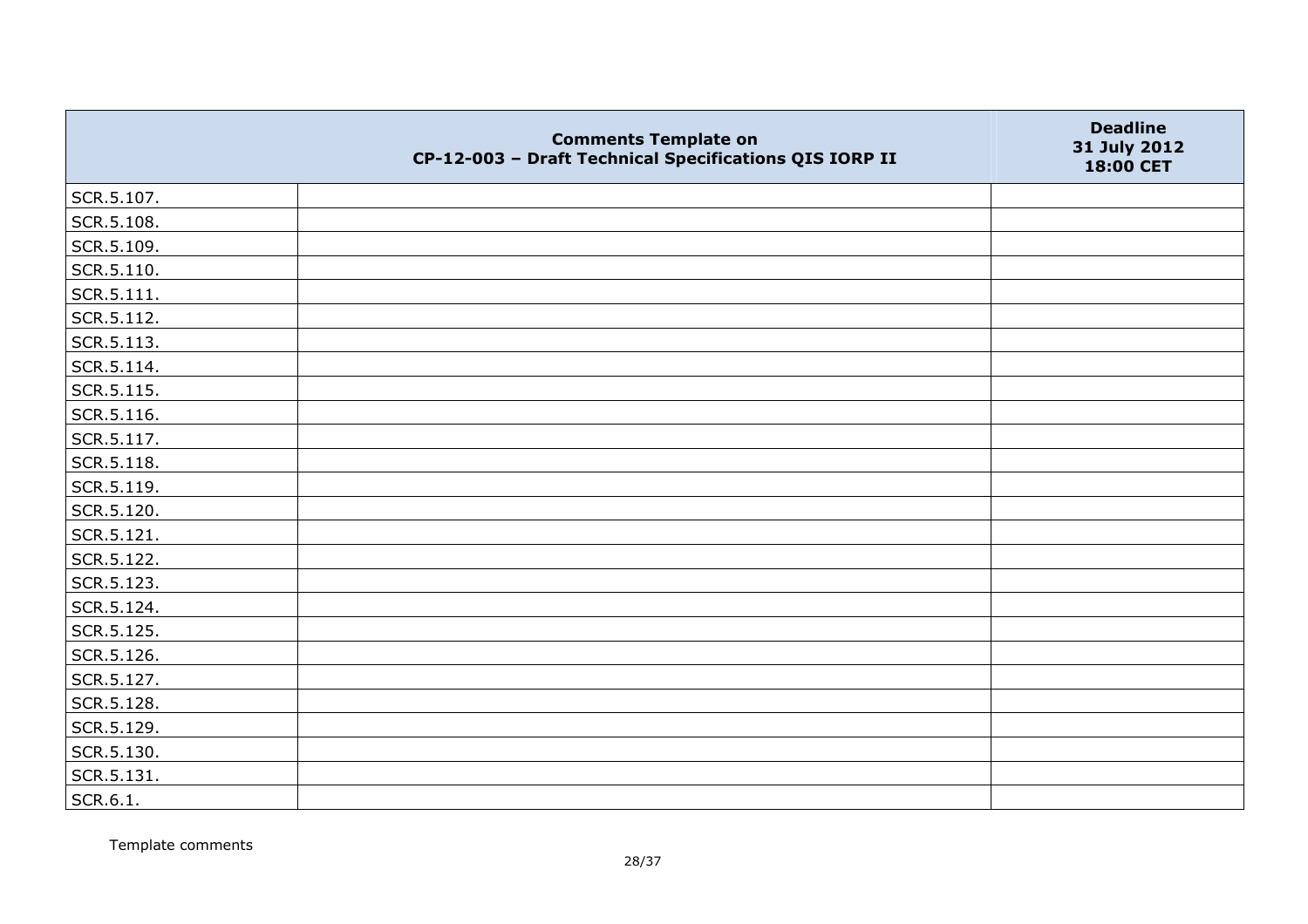|                   | <b>Comments Template on</b><br>CP-12-003 - Draft Technical Specifications QIS IORP II | <b>Deadline</b><br>31 July 2012<br>18:00 CET |
|-------------------|---------------------------------------------------------------------------------------|----------------------------------------------|
| SCR.6.2.          |                                                                                       |                                              |
| SCR.6.3.          |                                                                                       |                                              |
| SCR.6.4.          |                                                                                       |                                              |
| SCR.6.5.          |                                                                                       |                                              |
| SCR.6.6.          |                                                                                       |                                              |
| SCR.6.7.          |                                                                                       |                                              |
| SCR.6.8.          |                                                                                       |                                              |
| SCR.6.9.          |                                                                                       |                                              |
| SCR.6.10.         |                                                                                       |                                              |
| $\vert$ SCR.6.11. |                                                                                       |                                              |
| SCR.6.12.         |                                                                                       |                                              |
| SCR.6.13.         |                                                                                       |                                              |
| SCR.6.14.         |                                                                                       |                                              |
| SCR.6.15.         |                                                                                       |                                              |
| SCR.6.16.         |                                                                                       |                                              |
| SCR.6.17.         |                                                                                       |                                              |
| SCR.6.18.         |                                                                                       |                                              |
| SCR.6.19.         |                                                                                       |                                              |
| SCR.6.20.         |                                                                                       |                                              |
| SCR.6.21.         |                                                                                       |                                              |
| SCR.6.22.         |                                                                                       |                                              |
| SCR.6.23.         |                                                                                       |                                              |
| SCR.6.24.         |                                                                                       |                                              |
| SCR.6.25.         |                                                                                       |                                              |
| SCR.6.26.         |                                                                                       |                                              |
| SCR.6.27.         |                                                                                       |                                              |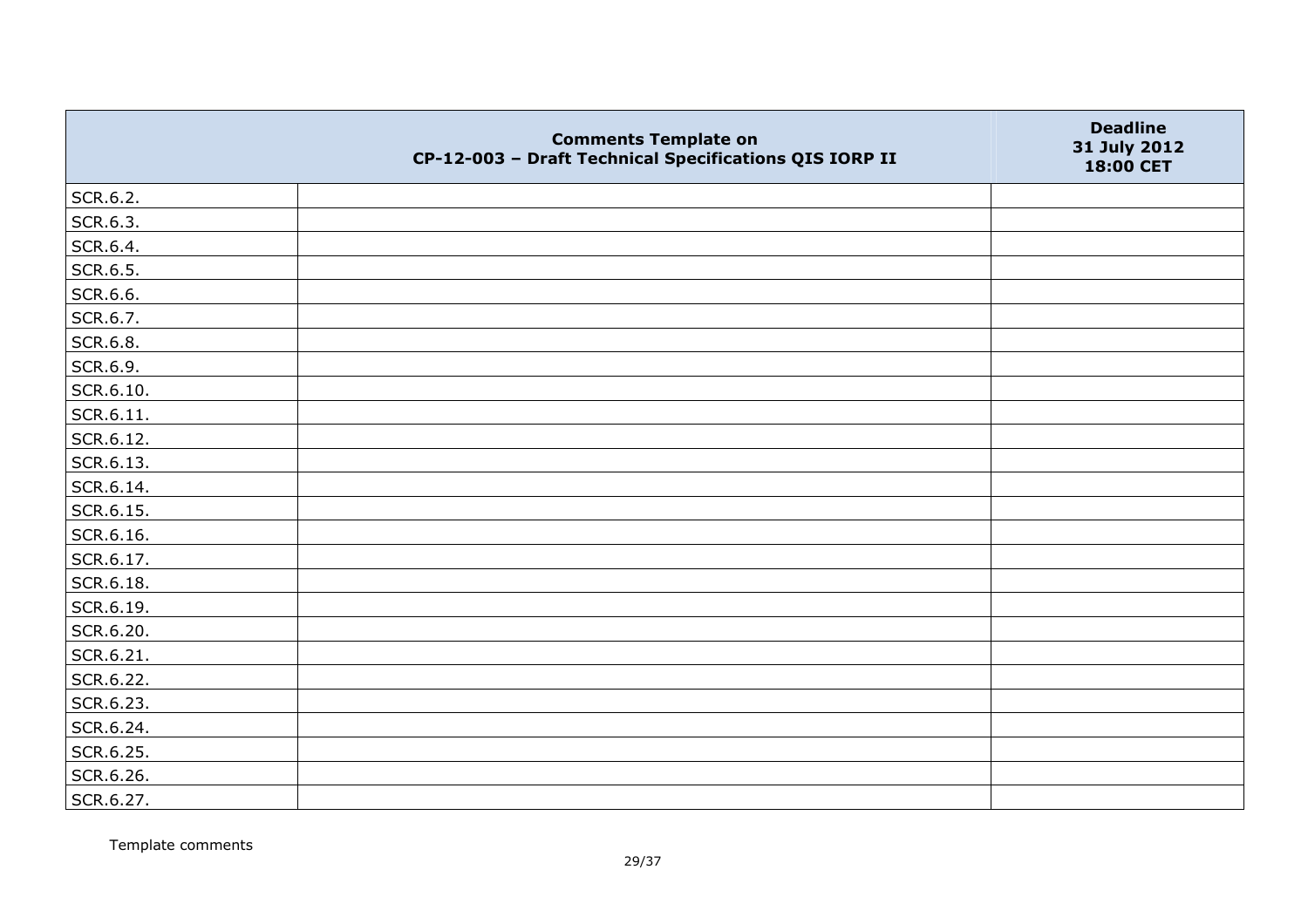|           | <b>Comments Template on</b><br>CP-12-003 - Draft Technical Specifications QIS IORP II | <b>Deadline</b><br>31 July 2012<br>18:00 CET |
|-----------|---------------------------------------------------------------------------------------|----------------------------------------------|
| SCR.6.28. |                                                                                       |                                              |
| SCR.6.29. |                                                                                       |                                              |
| SCR.6.30. |                                                                                       |                                              |
| SCR.6.31. |                                                                                       |                                              |
| SCR.6.32. |                                                                                       |                                              |
| SCR.7.1.  |                                                                                       |                                              |
| SCR.7.2.  |                                                                                       |                                              |
| SCR.7.3.  |                                                                                       |                                              |
| SCR.7.4.  |                                                                                       |                                              |
| SCR.7.5.  |                                                                                       |                                              |
| SCR.7.6.  |                                                                                       |                                              |
| SCR.7.7.  |                                                                                       |                                              |
| SCR.7.8.  |                                                                                       |                                              |
| SCR.7.9.  |                                                                                       |                                              |
| SCR.7.10. |                                                                                       |                                              |
| SCR.7.11. |                                                                                       |                                              |
| SCR.7.12. |                                                                                       |                                              |
| SCR.7.13. |                                                                                       |                                              |
| SCR.7.14. |                                                                                       |                                              |
| SCR.7.15. |                                                                                       |                                              |
| SCR.7.16. |                                                                                       |                                              |
| SCR.7.17. |                                                                                       |                                              |
| SCR.7.18. |                                                                                       |                                              |
| SCR.7.19. |                                                                                       |                                              |
| SCR.7.20. |                                                                                       |                                              |
| SCR.7.21. |                                                                                       |                                              |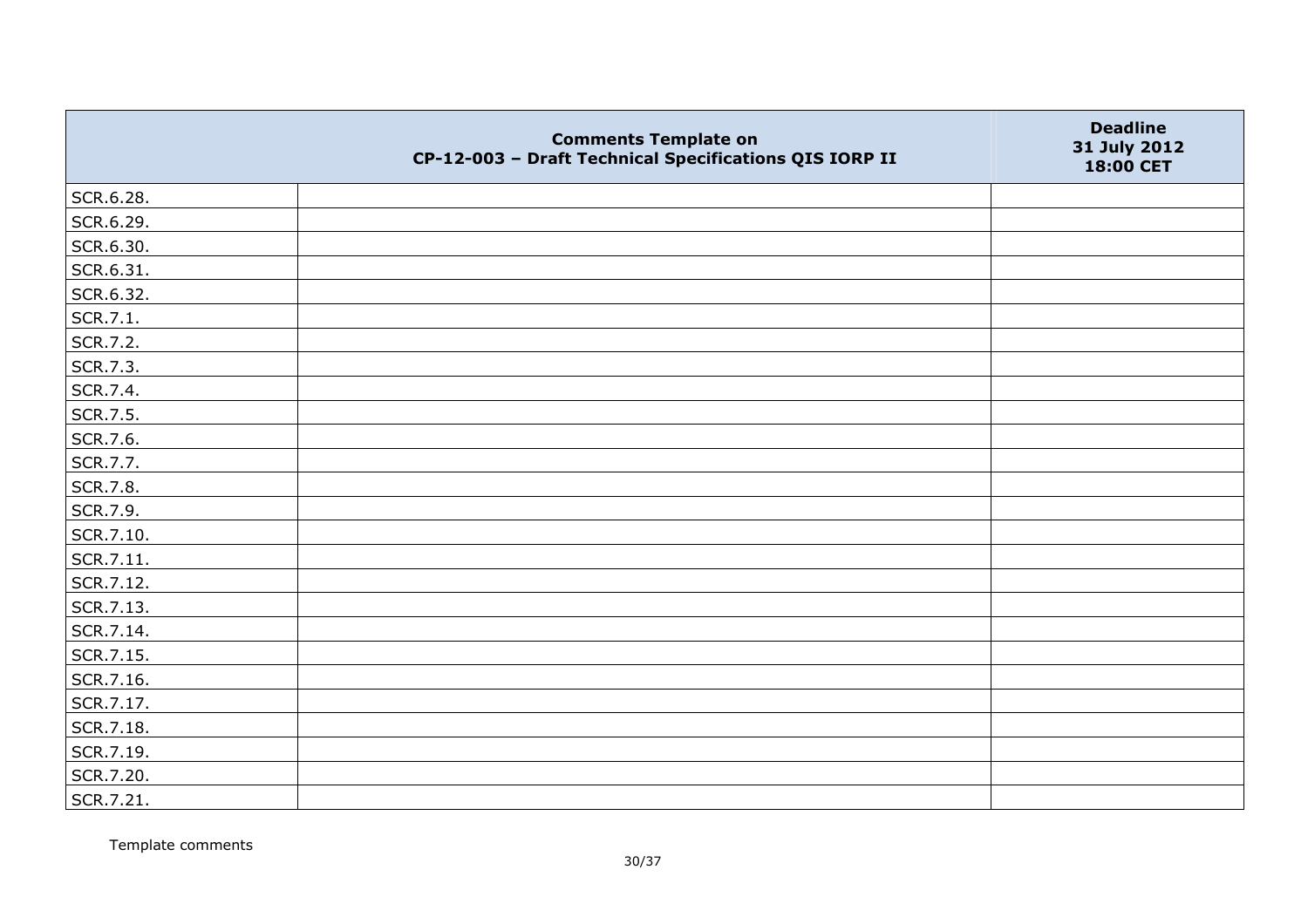|           | <b>Comments Template on</b><br>CP-12-003 - Draft Technical Specifications QIS IORP II | <b>Deadline</b><br>31 July 2012<br>18:00 CET |
|-----------|---------------------------------------------------------------------------------------|----------------------------------------------|
| SCR.7.22. |                                                                                       |                                              |
| SCR.7.23. |                                                                                       |                                              |
| SCR.7.24. |                                                                                       |                                              |
| SCR.7.25. |                                                                                       |                                              |
| SCR.7.26. |                                                                                       |                                              |
| SCR.7.27. |                                                                                       |                                              |
| SCR.7.28. |                                                                                       |                                              |
| SCR.7.29. |                                                                                       |                                              |
| SCR.7.30. |                                                                                       |                                              |
| SCR.7.31. |                                                                                       |                                              |
| SCR.7.32. |                                                                                       |                                              |
| SCR.7.33. |                                                                                       |                                              |
| SCR.7.34. |                                                                                       |                                              |
| SCR.7.35. |                                                                                       |                                              |
| SCR.7.36. |                                                                                       |                                              |
| SCR.7.37. |                                                                                       |                                              |
| SCR.7.38. |                                                                                       |                                              |
| SCR.7.39. |                                                                                       |                                              |
| SCR.7.40. |                                                                                       |                                              |
| SCR.7.41. |                                                                                       |                                              |
| SCR.7.42. |                                                                                       |                                              |
| SCR.7.43. |                                                                                       |                                              |
| SCR.7.44. |                                                                                       |                                              |
| SCR.7.45. |                                                                                       |                                              |
| SCR.7.46. |                                                                                       |                                              |
| SCR.7.47. |                                                                                       |                                              |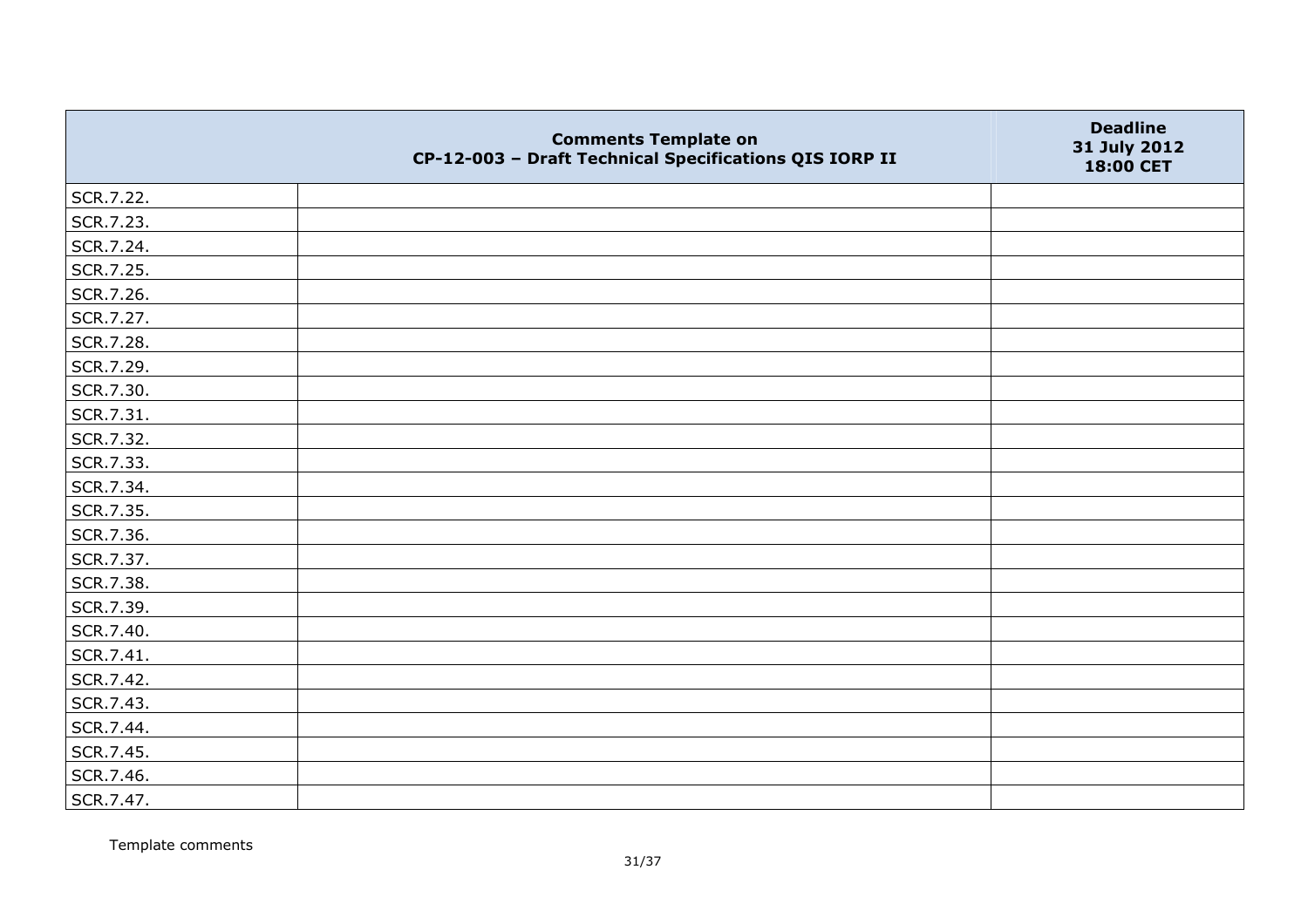|           | <b>Comments Template on</b><br>CP-12-003 - Draft Technical Specifications QIS IORP II | <b>Deadline</b><br>31 July 2012<br>18:00 CET |
|-----------|---------------------------------------------------------------------------------------|----------------------------------------------|
| SCR.7.48. |                                                                                       |                                              |
| SCR.7.49. |                                                                                       |                                              |
| SCR.7.50. |                                                                                       |                                              |
| SCR.7.51. |                                                                                       |                                              |
| SCR.7.52. |                                                                                       |                                              |
| SCR.7.53. |                                                                                       |                                              |
| SCR.7.54. |                                                                                       |                                              |
| SCR.7.55. |                                                                                       |                                              |
| SCR.7.56. |                                                                                       |                                              |
| SCR.7.57. |                                                                                       |                                              |
| SCR.7.58. |                                                                                       |                                              |
| SCR.7.59. |                                                                                       |                                              |
| SCR.7.60. |                                                                                       |                                              |
| SCR.7.61. |                                                                                       |                                              |
| SCR.7.62. |                                                                                       |                                              |
| SCR.7.63. |                                                                                       |                                              |
| SCR.7.64. |                                                                                       |                                              |
| SCR.7.65. |                                                                                       |                                              |
| SCR.7.66. |                                                                                       |                                              |
| SCR.7.67. |                                                                                       |                                              |
| SCR.7.68. |                                                                                       |                                              |
| SCR.7.69. |                                                                                       |                                              |
| SCR.7.70. |                                                                                       |                                              |
| SCR.7.71. |                                                                                       |                                              |
| SCR.7.72. |                                                                                       |                                              |
| SCR.7.73. |                                                                                       |                                              |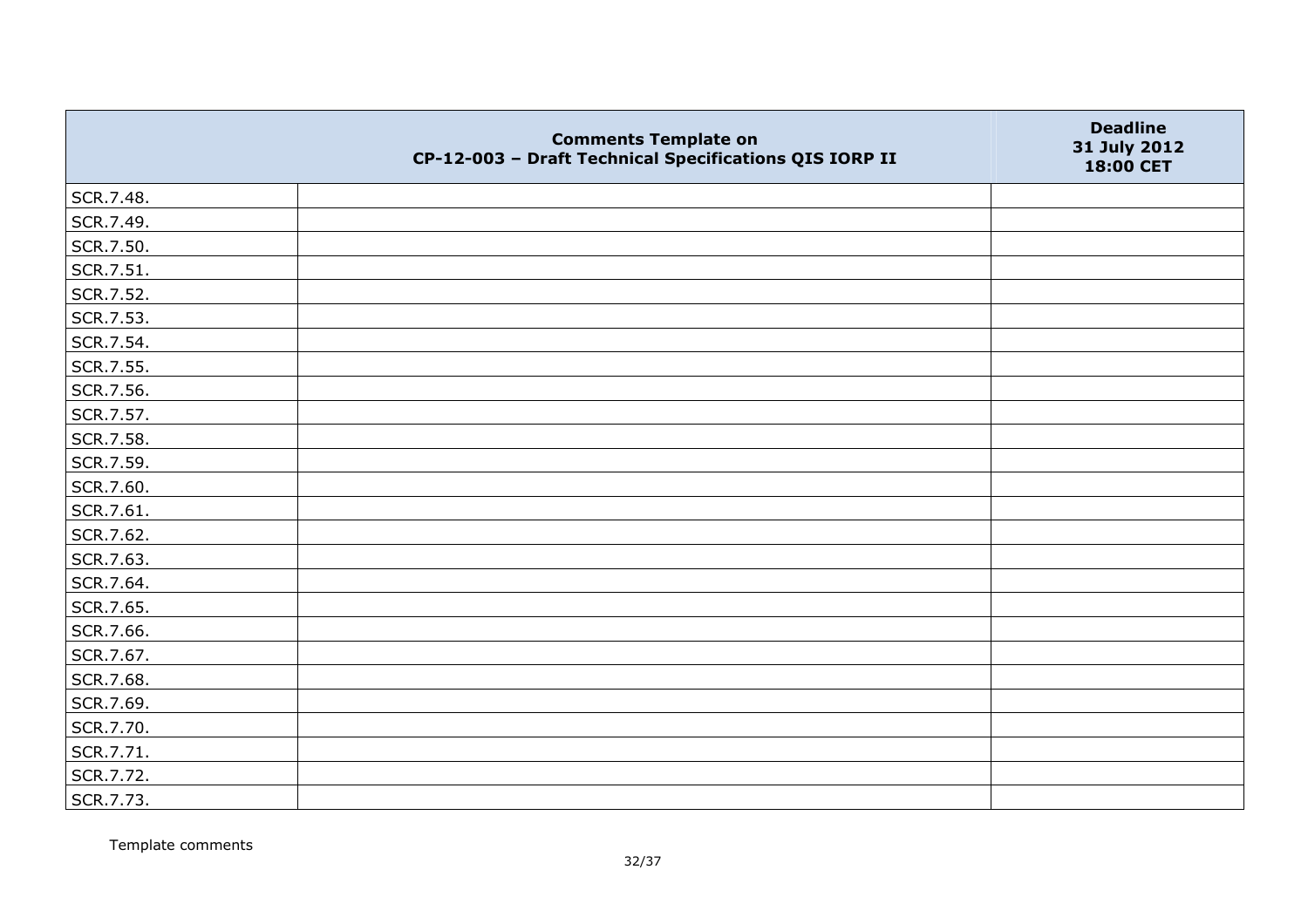|           | <b>Comments Template on</b><br>CP-12-003 - Draft Technical Specifications QIS IORP II | <b>Deadline</b><br>31 July 2012<br>18:00 CET |
|-----------|---------------------------------------------------------------------------------------|----------------------------------------------|
| SCR.7.74. |                                                                                       |                                              |
| SCR.7.75. |                                                                                       |                                              |
| SCR.7.76. |                                                                                       |                                              |
| SCR.7.77. |                                                                                       |                                              |
| SCR.7.78. |                                                                                       |                                              |
| SCR.7.79. |                                                                                       |                                              |
| SCR.7.80. |                                                                                       |                                              |
| SCR.7.81. |                                                                                       |                                              |
| SCR.7.82. |                                                                                       |                                              |
| SCR.7.83. |                                                                                       |                                              |
| SCR.7.84. |                                                                                       |                                              |
| SCR.7.85. |                                                                                       |                                              |
| SCR.7.86. |                                                                                       |                                              |
| SCR.7.87. |                                                                                       |                                              |
| SCR.8.1.  |                                                                                       |                                              |
| SCR.8.2.  |                                                                                       |                                              |
| SCR.8.3.  |                                                                                       |                                              |
| SCR.8.4.  |                                                                                       |                                              |
| SCR.8.5.  |                                                                                       |                                              |
| SCR.8.6.  |                                                                                       |                                              |
| SCR.8.7.  |                                                                                       |                                              |
| SCR.9.1.  |                                                                                       |                                              |
| SCR.9.2.  |                                                                                       |                                              |
| SCR.9.3.  |                                                                                       |                                              |
| SCR.9.4.  |                                                                                       |                                              |
| SCR.9.5.  |                                                                                       |                                              |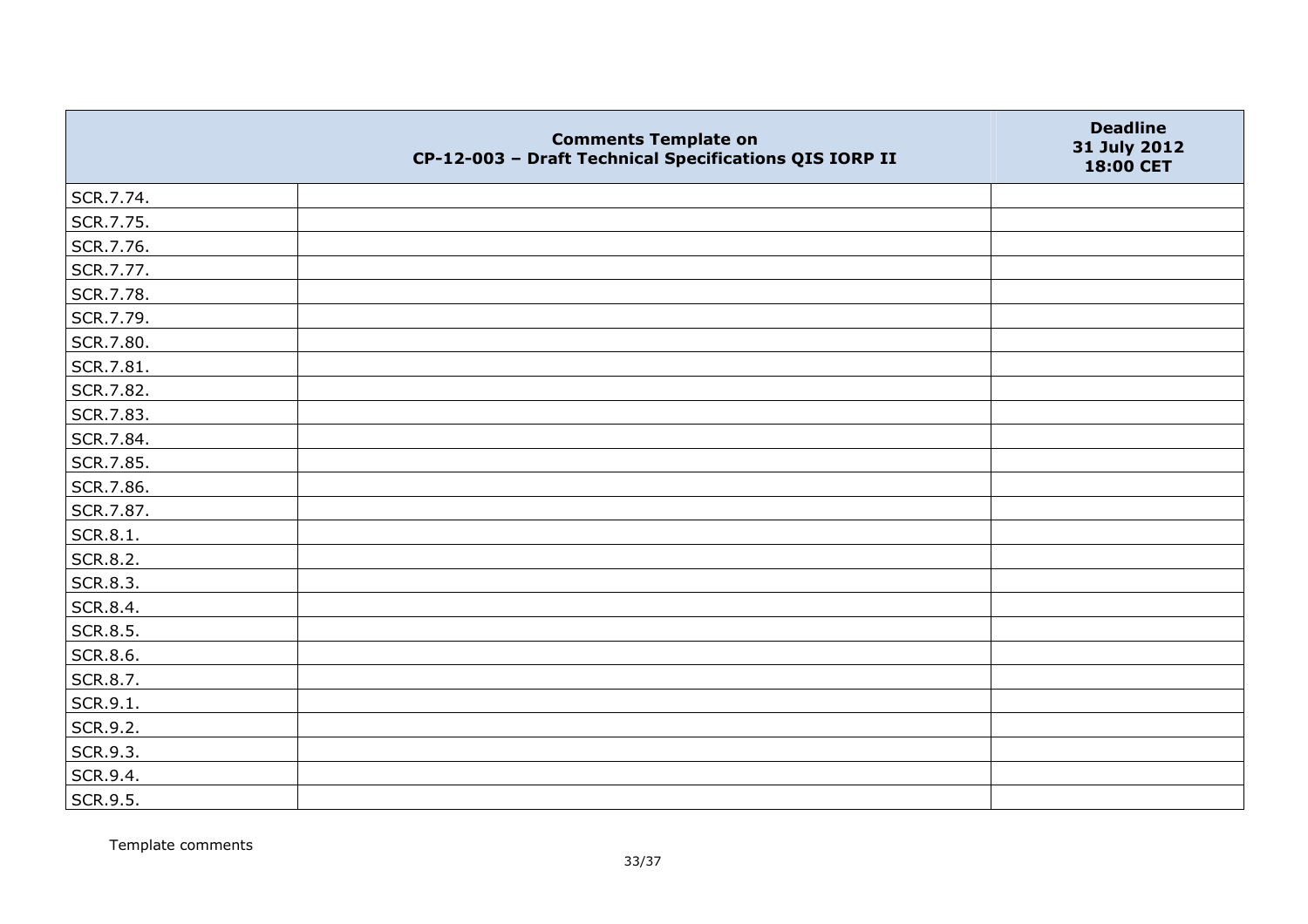|                   | <b>Comments Template on</b><br>CP-12-003 - Draft Technical Specifications QIS IORP II | <b>Deadline</b><br>31 July 2012<br>18:00 CET |
|-------------------|---------------------------------------------------------------------------------------|----------------------------------------------|
| SCR.9.6.          |                                                                                       |                                              |
| SCR.9.7.          |                                                                                       |                                              |
| SCR.9.8.          |                                                                                       |                                              |
| SCR.9.9.          |                                                                                       |                                              |
| SCR.9.10.         |                                                                                       |                                              |
| $\vert$ SCR.9.11. |                                                                                       |                                              |
| SCR.9.12.         |                                                                                       |                                              |
| SCR.9.13.         |                                                                                       |                                              |
| SCR.9.14.         |                                                                                       |                                              |
| SCR.9.15.         |                                                                                       |                                              |
| SCR.9.16.         |                                                                                       |                                              |
| SCR.9.17.         |                                                                                       |                                              |
| SCR.9.18.         |                                                                                       |                                              |
| SCR.9.19.         |                                                                                       |                                              |
| SCR.9.20.         |                                                                                       |                                              |
| SCR.9.21.         |                                                                                       |                                              |
| SCR.9.22.         |                                                                                       |                                              |
| SCR.9.23.         |                                                                                       |                                              |
| SCR.9.24.         |                                                                                       |                                              |
| SCR.9.25.         |                                                                                       |                                              |
| SCR.9.26.         |                                                                                       |                                              |
| SCR.9.27.         |                                                                                       |                                              |
| SCR.9.28.         |                                                                                       |                                              |
| SCR.9.29.         |                                                                                       |                                              |
| SCR.9.30.         |                                                                                       |                                              |
| SCR.9.31.         |                                                                                       |                                              |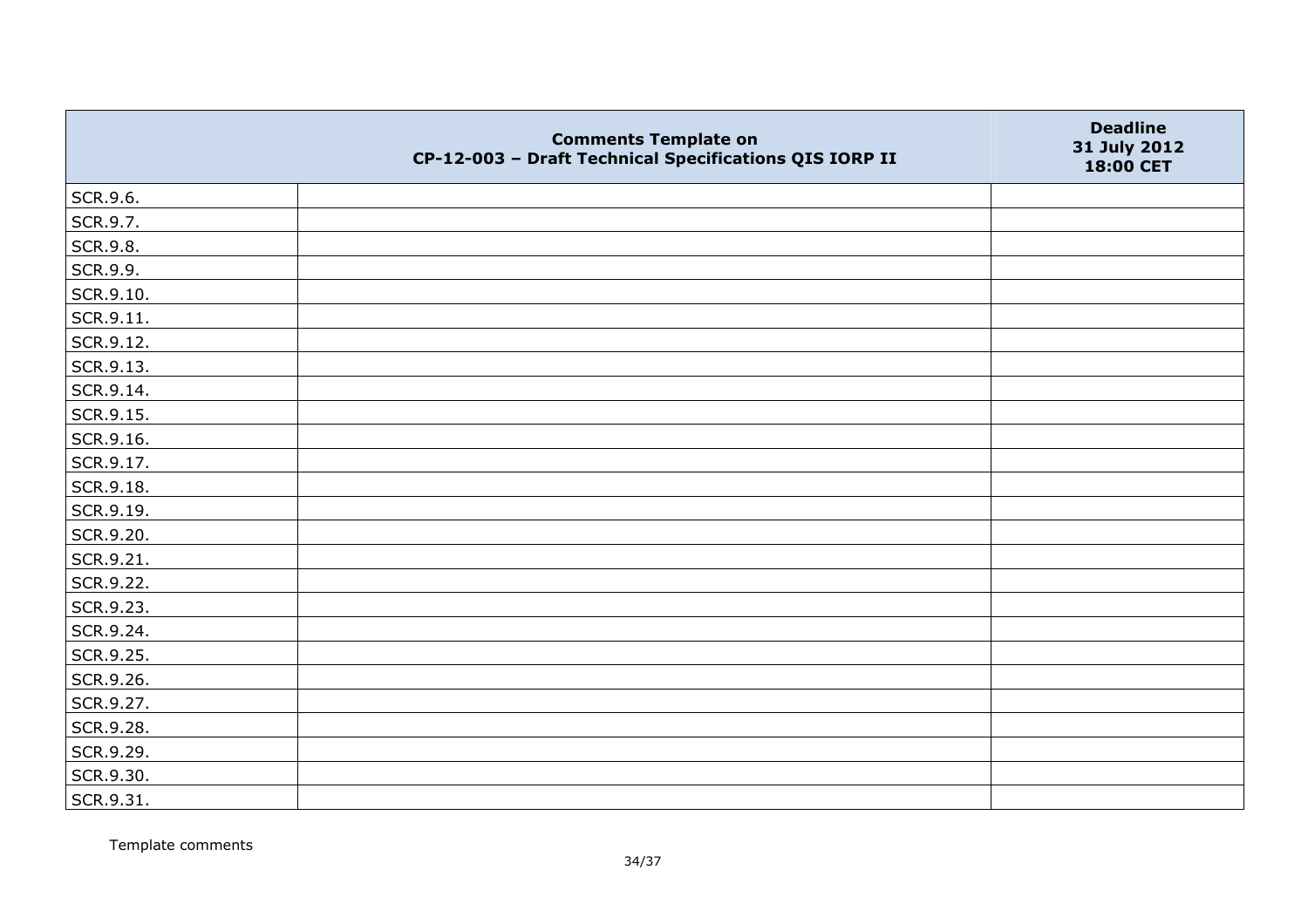|                 | <b>Comments Template on</b><br>CP-12-003 - Draft Technical Specifications QIS IORP II | <b>Deadline</b><br>31 July 2012<br>18:00 CET |
|-----------------|---------------------------------------------------------------------------------------|----------------------------------------------|
| SCR.9.32.       |                                                                                       |                                              |
| SCR.9.33.       |                                                                                       |                                              |
| SCR.9.34.       |                                                                                       |                                              |
| $ $ SCR.10.1.   |                                                                                       |                                              |
| SCR.10.2.       |                                                                                       |                                              |
| SCR.10.3.       |                                                                                       |                                              |
| SCR.10.4.       |                                                                                       |                                              |
| SCR.10.5.       |                                                                                       |                                              |
| SCR.10.6.       |                                                                                       |                                              |
| SCR.10.7.       |                                                                                       |                                              |
| SCR.10.8.       |                                                                                       |                                              |
| SCR.10.9.       |                                                                                       |                                              |
| SCR.10.10.      |                                                                                       |                                              |
| SCR.10.11.      |                                                                                       |                                              |
| MCR.1.1.        |                                                                                       |                                              |
| MCR.2.1.        |                                                                                       |                                              |
| MCR.2.2.        |                                                                                       |                                              |
| MCR.2.3.        |                                                                                       |                                              |
| MCR.2.4.        |                                                                                       |                                              |
| MCR.2.5.        |                                                                                       |                                              |
| MCR.2.6.        |                                                                                       |                                              |
| MCR.2.7.        |                                                                                       |                                              |
| MCR.2.8.        |                                                                                       |                                              |
| MCR.2.9.        |                                                                                       |                                              |
| PRO.1.1.        |                                                                                       |                                              |
| <b>PRO.2.1.</b> |                                                                                       |                                              |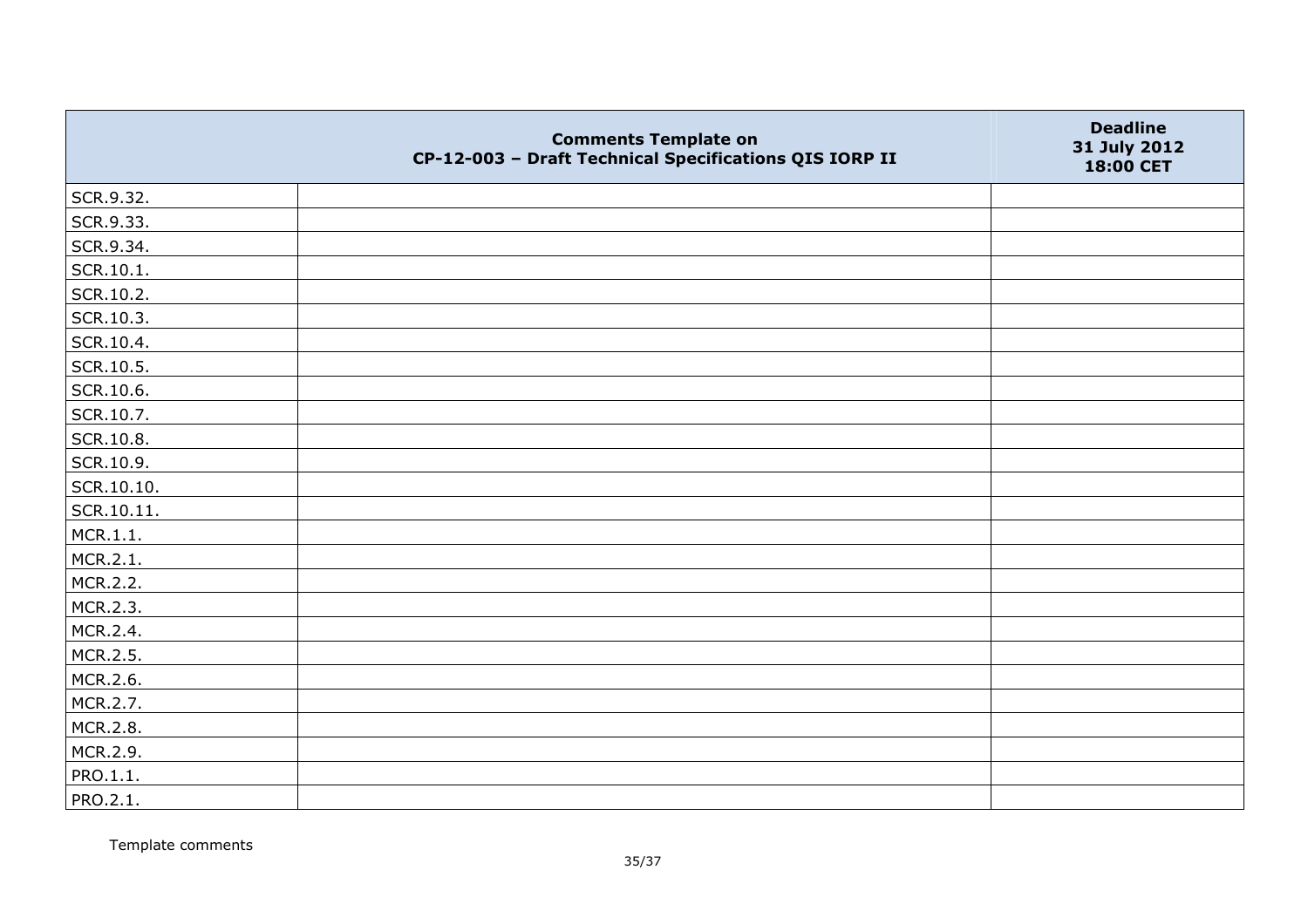|                 | <b>Comments Template on</b><br>CP-12-003 - Draft Technical Specifications QIS IORP II | <b>Deadline</b><br>31 July 2012<br>18:00 CET |
|-----------------|---------------------------------------------------------------------------------------|----------------------------------------------|
| PRO.2.2.        |                                                                                       |                                              |
| PRO.2.3.        |                                                                                       |                                              |
| PRO.2.4.        |                                                                                       |                                              |
| <b>PRO.2.5.</b> |                                                                                       |                                              |
| PRO.2.6.        |                                                                                       |                                              |
| PRO.3.1.        |                                                                                       |                                              |
| PRO.3.2.        |                                                                                       |                                              |
| PRO.3.3.        |                                                                                       |                                              |
| PRO.3.4.        |                                                                                       |                                              |
| PRO.3.5.        |                                                                                       |                                              |
| PRO.3.6.        |                                                                                       |                                              |
| PRO.3.7.        |                                                                                       |                                              |
| PRO.3.8.        |                                                                                       |                                              |
| PRO.3.9.        |                                                                                       |                                              |
| PRO.3.10.       |                                                                                       |                                              |
| PRO.3.11.       |                                                                                       |                                              |
| PRO.3.12.       |                                                                                       |                                              |
| PRO.3.13.       |                                                                                       |                                              |
| PRO.3.14.       |                                                                                       |                                              |
| PRO.3.15.       |                                                                                       |                                              |
| PRO.3.16.       |                                                                                       |                                              |
| PRO.3.17.       |                                                                                       |                                              |
| PRO.3.18.       |                                                                                       |                                              |
| PRO.3.19.       |                                                                                       |                                              |
| PRO.3.20.       |                                                                                       |                                              |
| PRO.3.21.       |                                                                                       |                                              |